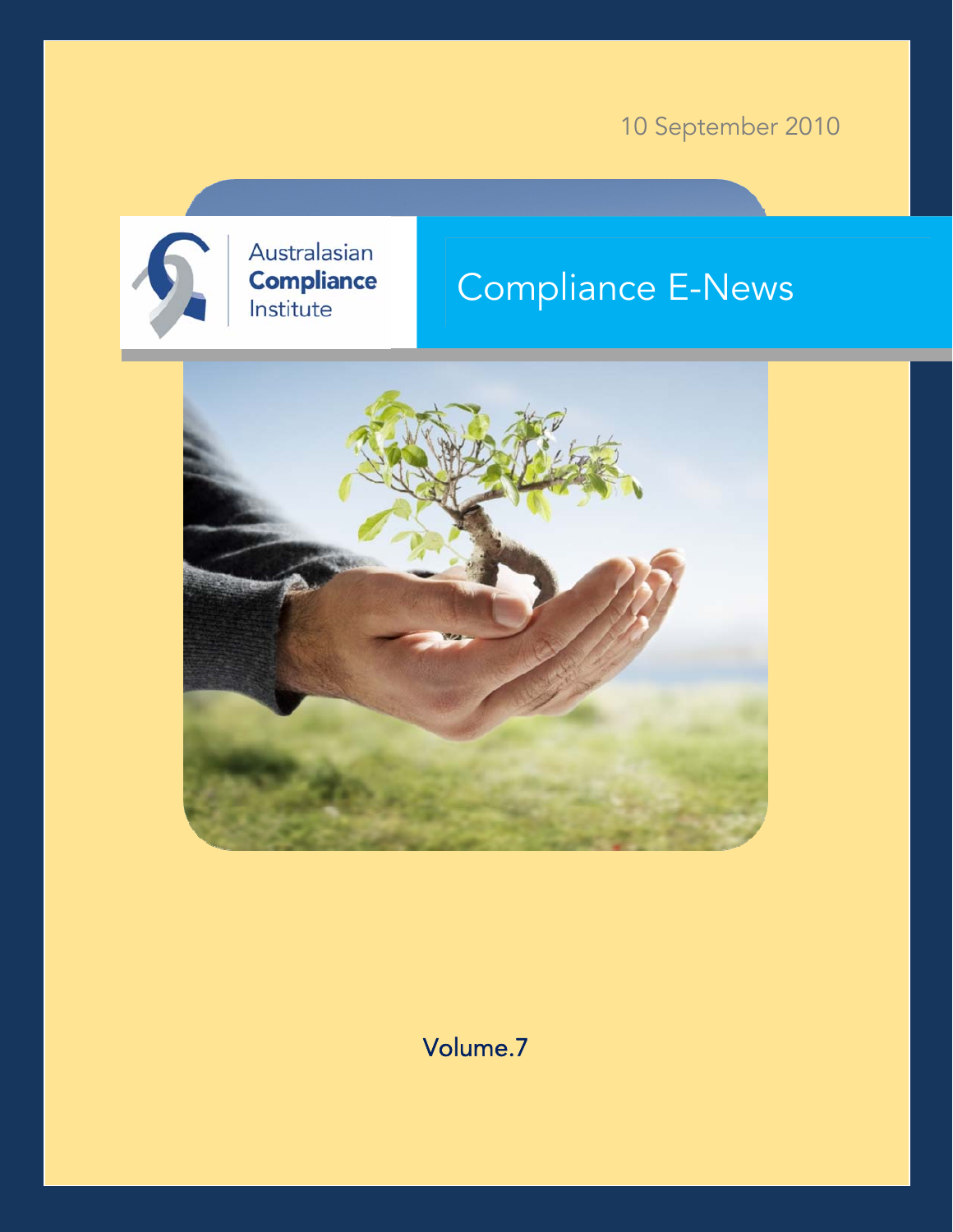# Table of Contents

|                          | 2  |  |
|--------------------------|----|--|
|                          |    |  |
|                          |    |  |
| <b>ACI</b> Accreditation |    |  |
|                          |    |  |
|                          |    |  |
|                          |    |  |
|                          | 14 |  |
|                          |    |  |

# Compliance & Risk Articles

| 'Ethics and compliance- are your suppliers putting your<br>company's brand and reputation at risk? The importance of<br>supplier compliance management and the impact of the COIN | 20 |  |  |  |
|-----------------------------------------------------------------------------------------------------------------------------------------------------------------------------------|----|--|--|--|
| 'Disclosure statements: 'plain English' versus the Corporations                                                                                                                   | 22 |  |  |  |
|                                                                                                                                                                                   | 25 |  |  |  |
| 'Appeal ruling adds to regulatory tightening of rules on personal                                                                                                                 | 27 |  |  |  |
|                                                                                                                                                                                   | 30 |  |  |  |
| <b>Job Vacancies</b>                                                                                                                                                              |    |  |  |  |
|                                                                                                                                                                                   | 33 |  |  |  |
| Auscoal - Compliance Officer (contract maternity position)                                                                                                                        | 34 |  |  |  |
| Auscoal – Compliance Officer Financial Planning Team                                                                                                                              | 34 |  |  |  |
| Australian Office of Financial Management- Compliance Analyst                                                                                                                     | 35 |  |  |  |
| KPMG - Regulatory Audit Assistant Manager & Regulatory Audit                                                                                                                      |    |  |  |  |
|                                                                                                                                                                                   | 35 |  |  |  |
|                                                                                                                                                                                   | 36 |  |  |  |
|                                                                                                                                                                                   | 37 |  |  |  |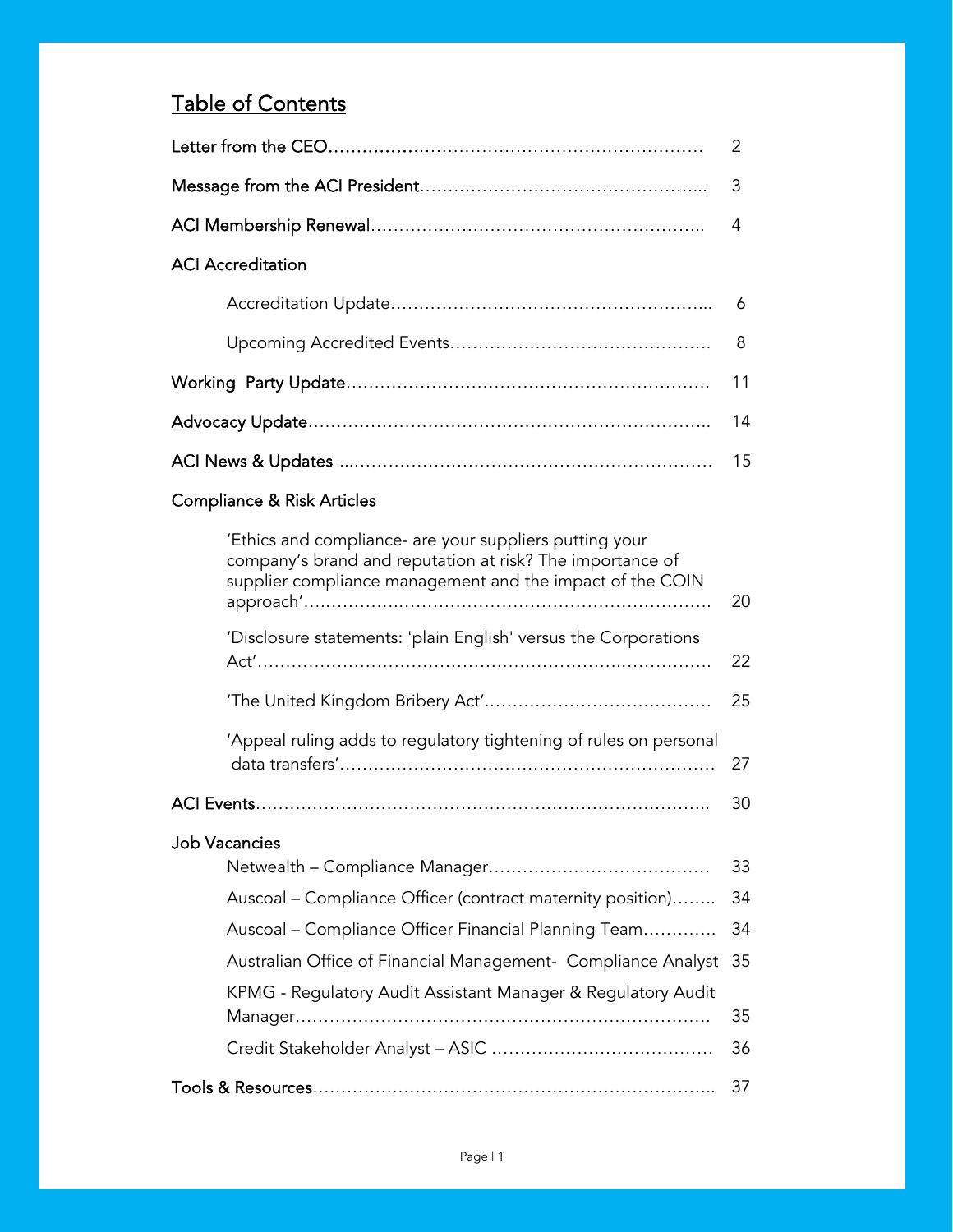<span id="page-2-0"></span>

# Letter from the CEO

Dear Members,

As we wait to see who will fill ministerial positions under the re-elected Gillard Government, we will be watching with keen interest the machinations of the new parliament, especially regarding the amount of new legislation generated by the parliament. One issue I often hear from our members is that the amount of new legislation passed each year makes it almost impossible to manage their organisation's compliance obligations as they are ever changing. It will therefore be interesting to see if the pace of legislative reform slows as the government negotiates its legislative agenda with the cross benches, or will we see an increased use of regulations to effect change.

ACI will also be eagerly awaiting news of the incoming Minister for Financial Services. As you may recall, ACI has been advocating the re-instatement of the industry education fund that existed when ASX supervised the equities and futures exchanges. This fund has disappeared under the transferral of responsibility to ASIC, as all fines collected are required to be remitted to consolidated revenue. We have been assured by Treasury officials that this issue awaits the new minister in their incoming briefing documents and we will keep members posted of developments as they arise.

I would like to take this opportunity to welcome the American Insurance Agency (AIA) as ACI's first International Principal Member. AIA have been working with ACI over the past year to develop their compliance and risk frameworks, as well as undertake training of their staff via our accreditation program and customised in-house projects. We are pleased that AIA have now made this additional commitment to both ACI and their staff in becoming Principal Members and look forward to continuing this close relationship for many years to come.

Finally, I would like to remind all members about our Annual Conference in Melbourne, October 2010. All profits generated from the ACI conference are reinvested into the association to provide further benefits for our members. We would encourage you to all attend, not only add additional knowledge to your compliance armoury, but to catch up with old colleagues and develop new contacts at the many events surrounding the conference agenda, such as the ACI AGM, Gala Dinner and Annual Awards Ceremony.

Warm regards

**MartinTolar** Chief Executive Officer Australasian Compliance Institute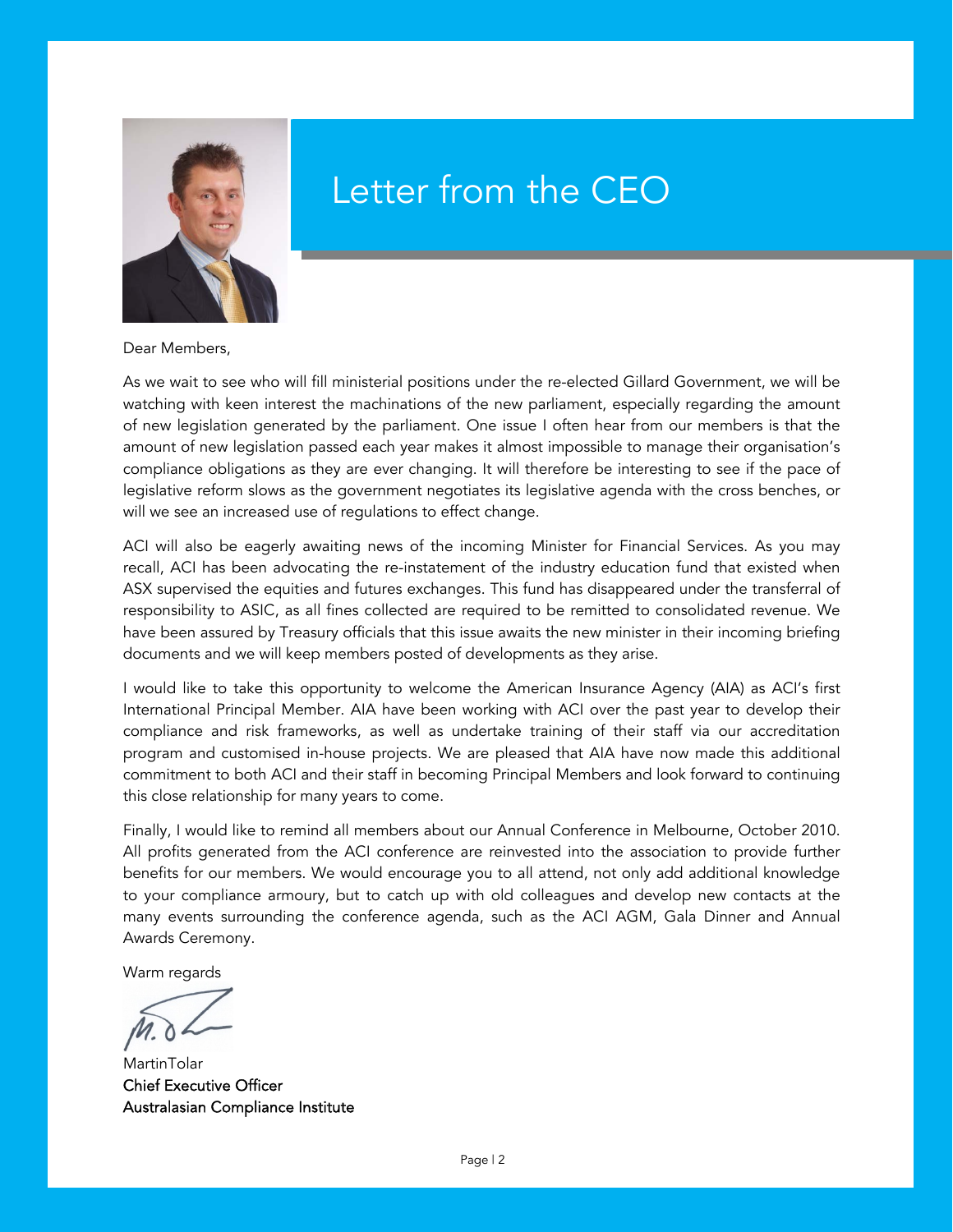<span id="page-3-0"></span>

# Message from the ACI President

Dear Members,

Over the past week, ACI members will have received an invitation to consider putting forth a nominatation to become a Director on the ACI Board.

I wish to take this opportunity to ask all members to give strong consideration in taking up this challenge.

Having now been a Director for nearly four years, and President of ACI for one, I can attest to the positive experience and the personal development that this has brought me. It has also been a great opportunity to 'give back' to the profession that has been so good to me throughout my career.

Nominating yourself to become a Director should not be taken lightly. Being a Director of an incorporated body does carry very serious obligations and potentially onerous liabilities. To be an effective director takes time and dedication. Whilst the key function is to provide governance, as the governing body of a Member Institute, our Directors are expected to contribute their time, experience and skills in leading and participating in the various Board Committees and ACI Working Groups.

The upside is a terrific opportunity to contribute across a plethora of subject areas and activities, to build a resume for senior leadership positions, and to influence the compliance and risk environment we operate in.

If you are considering yourself for nomination and wish to seek first hand advice please contact ACI's National Manager, Naomi Burley at naomi@compliance.org.au, to be put in touch with ACI Directors for further advice and guidance.

Yours,

Puls ? Wylio

Peter Whyntie President Australasian Compliance Institute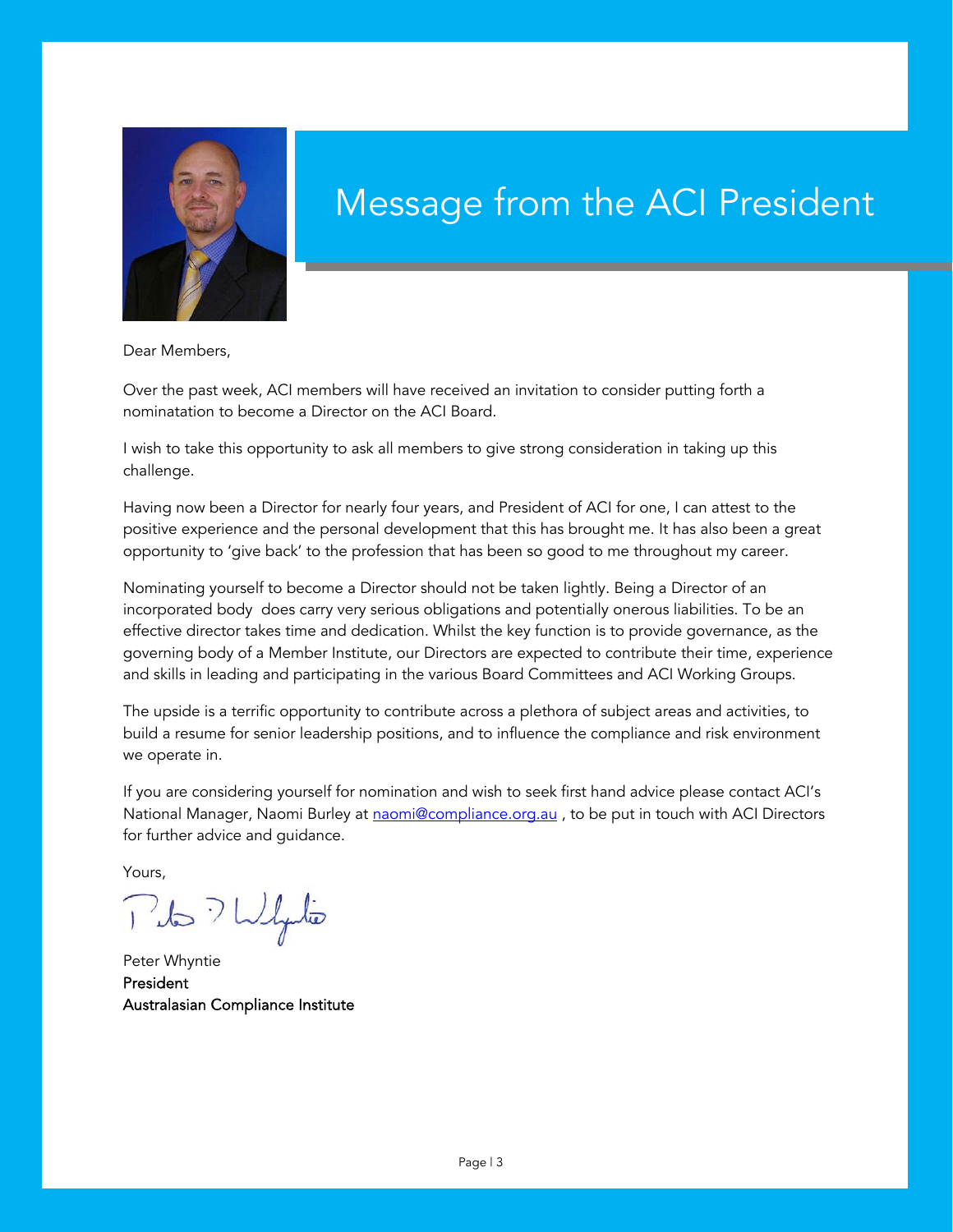<span id="page-4-0"></span>

# ACI Annual Conference – Early Bird Ends TODAY

# LAST CHANCE TO REGISTER FOR THE EARLY BIRD DISCOUNT – SAVE \$500.

As we draw nearer to our Annual Conference on 20-22 October 2010, we would like to remind members that this is the last week to receive \$500 off on your conference registration.

Some of the guest speakers we have lined up for the conference include:

Dr Jeevan Perera Risk Manager, NASA - Johnson Space Center Mark McCrindle Social Researcher, McCrindle Research Neville Tiffen Head of Compliance, Rio Tinto Martin Wheatley Chief Executive Officer, Securities and Futures Commission, Hong Kong Frank Schmidt Compliance Officer Asia Pacific, Siemens AG Andrew Reeves Chairman, Australian Energy Regulator The Hon Simon Power New Zealand Minister for Commerce, Justice, and Associate Minister for Finance Charles Macek Non-Executive Director, Wesfarmers, and Chaiman, Orchard Funds Management Vikram Singh Chief Compliance Officer, GE Capital Asia Pacific Annette Donselaar Senior Vice President and Chief Compliance Officer, New York Life International LLC Theresa Hamilton LLB Deputy Commissioner, ICAC Linton Besser Investigative Journalist, Sydney Morning Herald, Fairfax Media Stephen Glenfield General Manager Specialised Institutions Division, APRA ... and many more

This year's conference sees us returning to the Crown Promenade Melbourne, for 2 days of presentations and workshops, including a bonus pre-conference workshop *'establishing and managing* a compliance department – developing the skills you'll need to manage small, large and international teams', as well as a pre-conference luncheon for the new compliance professional, and our Annual Awards Ceremony and Gala Dinner, to be held at the Melbourne Cricket ground.

## For more information:

[Click here to download the conference brochure](http://www.compliance.org.au/www_aci/user/docs/ACI%2014th%20ANNUAL%20CONFERENCE%20BROCHURE%202010%20(LOW%20RES).pdf) [Click here to register for the conference](http://www.compliance.org.au/www_aci/events.asp?menuid=3&eventid=308&date=23/02/2010&stateid=) And for all enquiries, contact us at +61 2 9290 1788 or email events@compliance.org.au.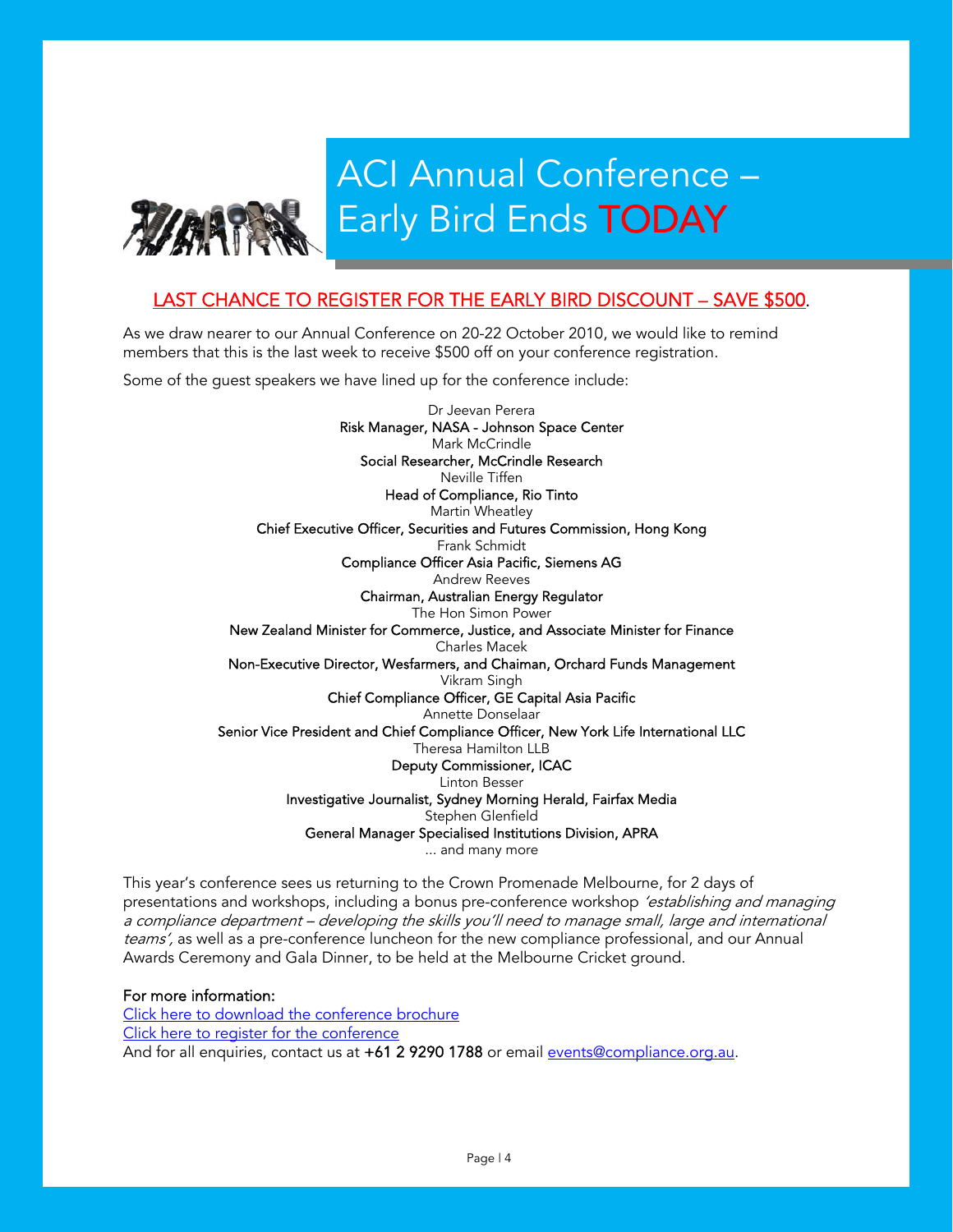



# **[Are your suppliers putting](http://www.icix.com/)  your company at risk?**

# Dicing with compliance is a risky business

Regardless of whether a supplier has produced to spec or has failed to produce to spec, it is ultimately the brand that carries the risk as some household brands and others have all learned this the hard way.

Does your compliance programme track your supplier, subcontractor and facility compliance?

- Are all your suppliers insurance and product safety certificates fully up to date?
- Are all your subcontractors licences up to date?
- Are all your facilities fully compliant and up to date?
- Do your suppliers policies and procedures meet your ethics standards?

By ignoring supplier compliance, many organisations are putting their brand, their companies, their directors, their staff and their shareholders at risk

With a client portfolio that includes Wal-Mart, Costco, CBRE, ISS, AMP Capital as well as thousands of medium to small organisations in multiple industries, iCiX is rapidly becoming the recognised global leader in supplier compliance management and the de facto standard for the exchange of compliance information.

Come and see us at the 14<sup>th</sup> Annual ACI conference or contact us now at enquiries@ipcubed.com.au to see how to

- Increase average supplier compliance to over 95%
- Reduce missing documentation to less than 5%
- Reduce supplier compliance administration costs by up to 89%

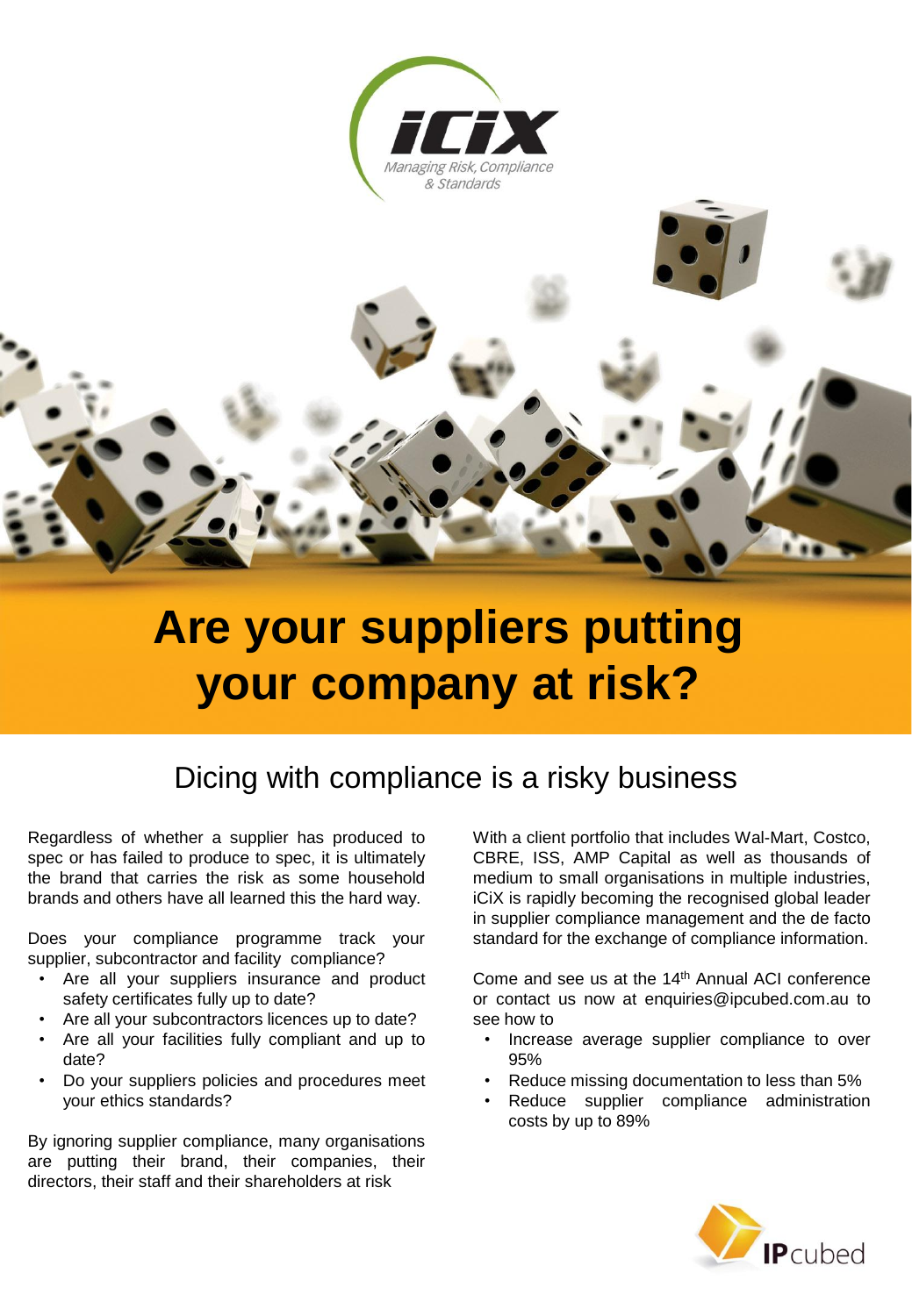<span id="page-6-0"></span>

# ACI Accreditation

# Accreditation Update & Notifications

# CPD Opportunities

 their knowledge and broaden their skillset. For further information on CPD development, please For those ACI is currently offering a number of CPD workshops for those members wishing to deepen contact ACI's Professional Development Manager at education@compliance.org.au.

# LAST CHANCE TO REGISTER - Setting the Enterprise Risk Appetite Workshop - 3 CPD Points

 This half-day workshop will take a practical approach to tackling issues such as aligning risk with business strategy and corporate objectives. It will address risk appetite statements and how these can affect organisational culture and decision making. The final session will allow participants to explore the elements of the risk-based compliance framework and the implementation skills that compliance and risk professionals will require.

Melbourne: 15 September 2010 9am – 12.30pm Sydney: 16 September 2010 9am – 12.30pm

# Upcoming Compliance & Risk 101 Courses

ACI's Compliance and Risk 101 courses are two half-day workshops combined, which are aimed at those who are new to the profession or who would like to gain an understanding of the fundamentals underpinning the disciplines of compliance and risk. This course provides attendees with an introduction to the Australian/New Zealand Standard for Compliance (AS/NZS 3806) and the International Risk Management Standard (ISO 31000). This course is also an excellent orientation course for new staff members within your organisation.

Melbourne: 22 September 2010 Brisbane: 27 September 2010 Sydney: 28 September 2010 Auckland: 6 October 2010

To view upcoming dates for any of ACI's other events, conferences and educational courses, please visit our website at [www.compliance.org.au o](http://www.compliance.org.au/www_aci/)r contact us at education@compliance.org.au or call +61 2 92901788.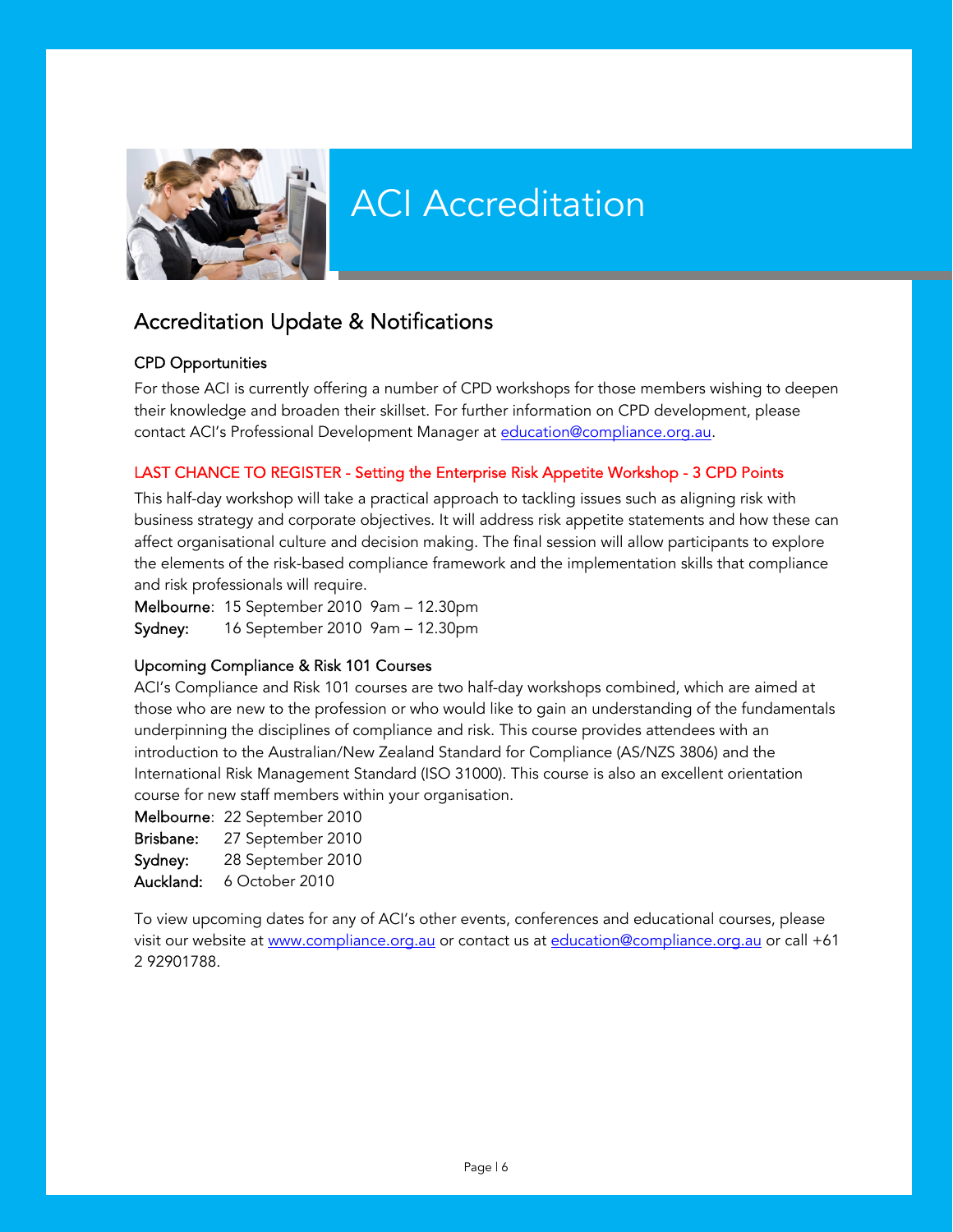# New Graduates

ACI is proud to introduce our most recent graduates from our Accreditation programs. Congratulations to the following graduates:

# Certified Compliance Professionals (CCP)

Susan Cretan Hritesh Mehta Duncan Robinson Teariki Short (special congratulations to Teariki for achieving both Associate and CCP accreditations this month)

## Associates:

Susan Antoun Frank Buttigieg Loretta Chan Lisa Chaperon Ray Cheung Theresia Co Mark Donaldson Joanna Fung Ching Yee Leung Andrew Li David Ku Avis Poon Teariki Short Ma Beatrice Sibucao Sheryl Tyndall

## Course Links:

| Associate Intensive        |                                                                                                                                                 | <b>Brochure</b> | Website |
|----------------------------|-------------------------------------------------------------------------------------------------------------------------------------------------|-----------------|---------|
| <i>Sydney:</i><br>Perth:   | 23-24 September 2010 / 18-19 November 2010<br>30 September 2010 - 1 October 2010<br>Melbourne: 18-19 October 2010<br>Auckland: 7-8 October 2010 |                 |         |
| <b>CCP Residential</b>     | Sydney: 9-14 March 2011                                                                                                                         | <b>Brochure</b> | Website |
| <i>Distance</i> :          | CCP Distance Learning (unit one & unit two)<br>March 2011                                                                                       | <b>Brochure</b> | Website |
| <b>Risk 202</b><br>Sydney: | <i>2 November 2010</i>                                                                                                                          |                 | Website |
| Compliance & Risk 101      | Melbourne: 22 September 2010<br>Brisbane: 27 September 2010<br>Sydney: 28 September 2010<br>Auckland: 6 October 2010                            | <b>Brochure</b> | Website |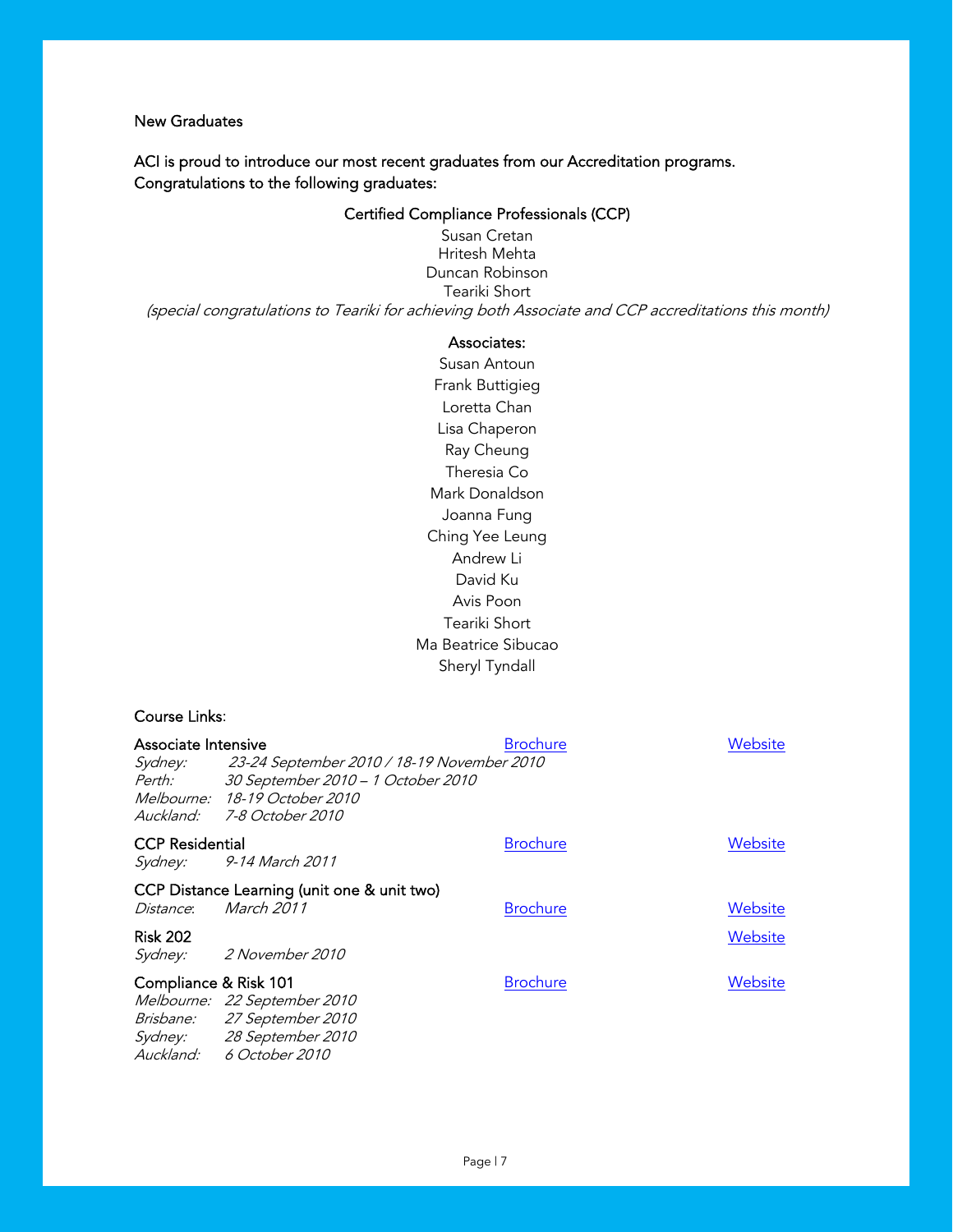# <span id="page-8-0"></span>Accredited Events

# Certified Compliance Professional (CCP) Intensive Program: Distance & Residential Course next in March 2011

# Applications are being taken now.

Do you wish to gain recognition of compliance excellence in your profession, whilst developing relevant skills and hands-on experience to enhance your career profile and learning?

The CCP Intensive Program has been designed for compliance professionals who have at least 5 years' experience in compliance including 2 years' at a senior level. The content is designed so that completion of the Intensive, coupled with the assessments and assignment meet the academic criteria for accreditation as a CCP. This course is available in either residential or distance format.

Subject matter experts work with the program facilitator to create a series of integrated modules. The program will rely on extensive pre-reading and assumed base level knowledge.

[Click here](http://www.compliance.org.au/www_aci/user/docs/CCP%20Res%20Bro_mar.pdf) to download the Course Brochure for the residential format.

[Click here t](http://www.compliance.org.au/www_aci/user/docs/ACI%20CCP%20DISTANCE%20BROCHURE.pdf)o download the Course Brochure for the distance format.

#### Residential Program Format

- Ethics, Culture, Values and Change: precursors to compliance setting the tone
- Governance, Risk and Compliance: beyond AS/NZS3806 creating an integrated framework
- Legal Compliance Risks
- Performance Measurement, Audit and Review
- Complaints, Audit and Investigation
- Creating Policy and Reporting: Boards, Regulators & key stakeholders
- Planning, Budgeting and Project Management
- Regulator Engagement & Breaches

### Benefits (Residential Format)

- case study model provides direct translation to your work needs
- syndicate work provides opportunity to explore your ideas and gain from others' experience
- the assessment will be based on solving a 'real problem' from your workplace

The next CCP Residential course is scheduled for March 2011. The program is held over 5 days with 5 working evenings. Residence at the chosen venue has been selected for its excellent facilities for plenary and syndicate sessions.

The CCP Distance Learning Program is a self paced learning format with two 11 week semesters. Candidates will be provided with in-depth reading materials prepared by experts, along with review questions to complete for self-assessment. At the end of the program, students will be require to meet a list of criteria to guarantee their CCP Accreditation, including two major assessments, continuing CPD development and current ACI membership. The CCP Distance Learning Program will commence in the 1st week of March 2011.

#### **Cost**

CCP Residential ACI Members: \$6,655AUD (GST Incl.) / Non-Members: \$7,755AUD (GST Incl.) CCP Distance: ACI Members & Non-Members: \$5,500AUD (GST Incl.)

#### **Registration**

Registrations for CCP residential course and the CCP distance course are being taken now. To register for the residential course [click here](http://www.compliance.org.au/www_aci/events.asp?menuid=3&eventid=146&date=10/09/2010&stateid=) To register for the distance course click here.

To find out more information, email education@compliance.org.au, or call the ACI office on +61 2 9290 1788.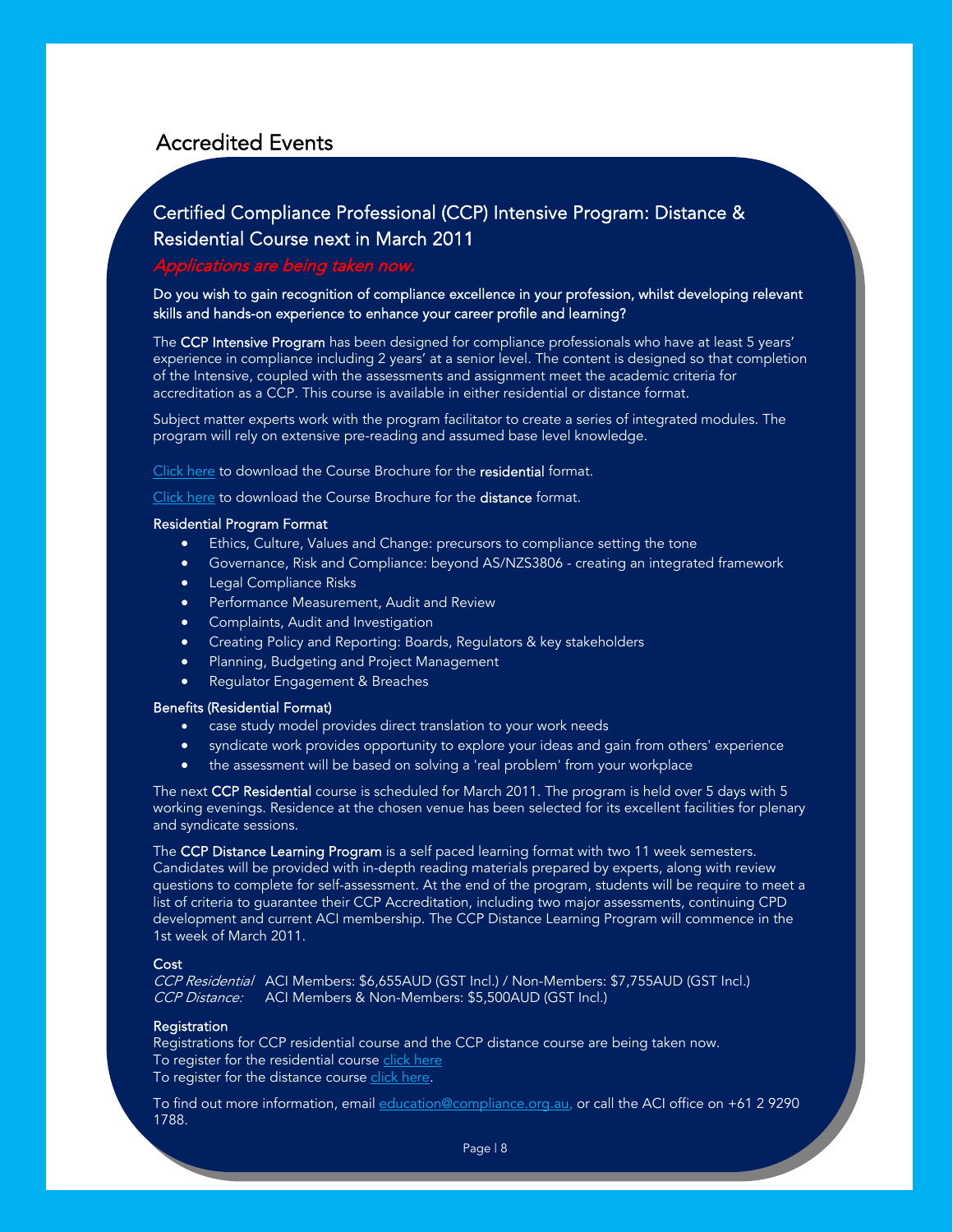# Accredited Events – Continued

# Associate Intensive Course –

# Sydney, Melbourne, Perth, Auckland, Hong Kong 2010.

The Associate Intensive program is available to compliance staff who are relatively new to the profession and have had at least *one year's experience* in a compliance related role and have acquired some working knowledge.

[Click here](http://www.compliance.org.au/www_aci/user/docs/Associate%20Bro_Jul%2009.pdf) to download the course brochure.

#### How does it work?

The intensive two-day program will cover topics including compliance, risk, governance, investigations, ethics, project management, communication and legal concepts delivering training through lecture material from an expert presenter as well as the facilitation of practical workshops integrating the competencies through the referencing of a case study.

#### **Assessment**

All participants will be given the opportunity to undertake a take-home assessment. If the academic criteria is satisfactorily completed, participants will be eligible for the award of ACI Associate Accreditation.

#### **Benefits**

- fast-track completion of core accreditation requirements
- gain skills required to operate as an effective compliance professional
- theoretical knowledge translated to practical application through reference to case study
- fantastic opportunity to strengthen your personal network and become part of the compliance community

#### **Dates**

| Sydney:    | 23-24 September 2010 / 18-19 November 2010 |
|------------|--------------------------------------------|
| Perth:     | 30 September -1 October 2010               |
| Auckland:  | 7-8 October 2010                           |
| Melbourne: | 18-19 October 2010                         |
| Hong Kong: | 8-9 December 2010                          |
|            |                                            |

#### **Cost**

Members: \$2,200AUD (Incl.GST) Non-Members: \$2,700AUD (Incl.GST) \*Course cost varies for Asia.

#### **Registration**

To register for this course [click here](http://www.compliance.org.au/www_aci/events.asp?menuid=3&eventid=184&date=10/09/2010&stateid=), or to find out more information, email education@compliance.org.au or call the ACI office on +61 2 9290 1788.

Places are strictly limited - book early to avoid disappointment.

For all other events, go to the **ACI Events Page**.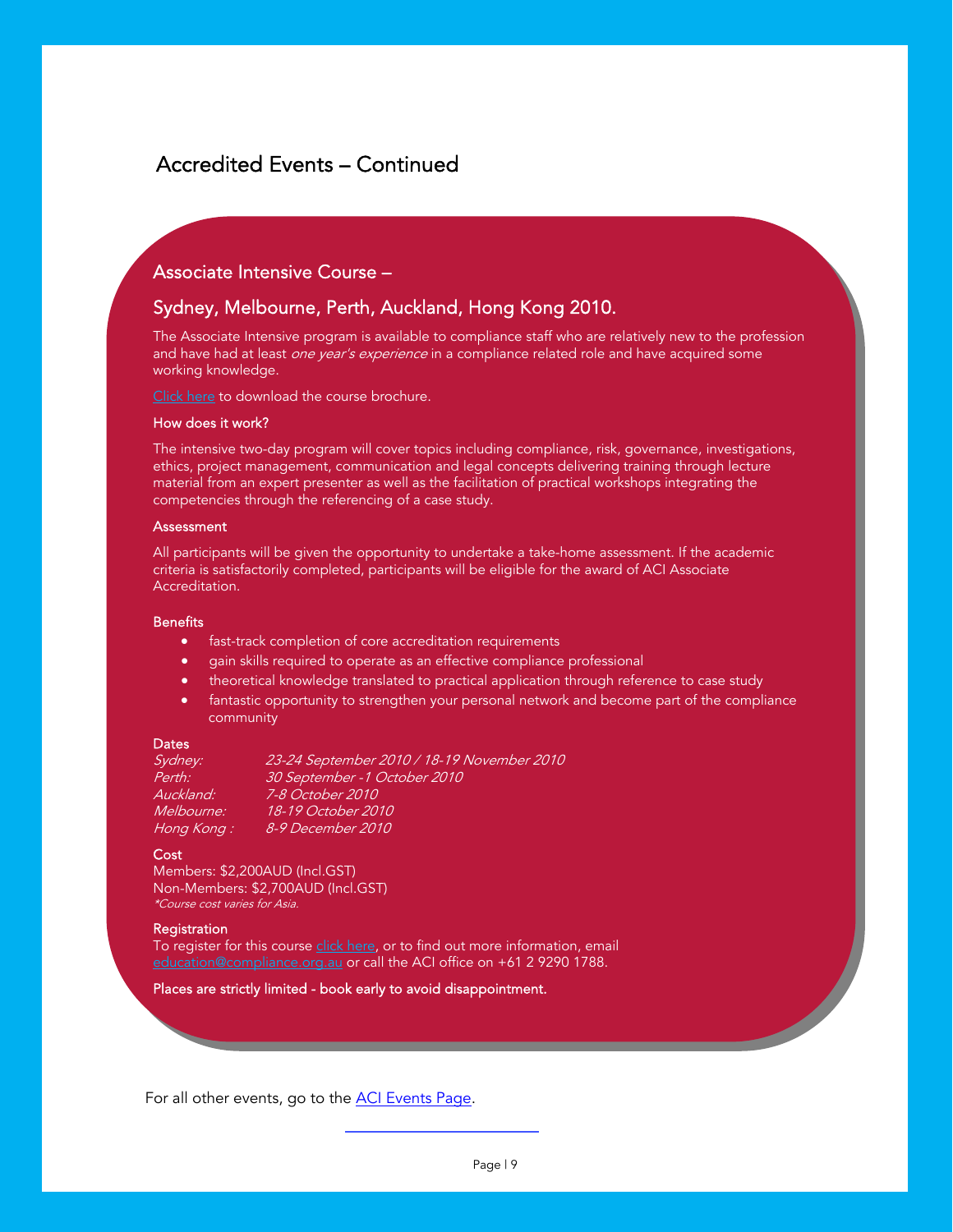

# **EXECUTIVE COMPLIANCE NEWS**

# **[EXECUTIVE COMPLIANCE NEWS](http://www.thomsonreuters.com.au/catalogue/ProductList.asp?id=1360&utm_source=url_aci&utm_medium=customurl&utm_campaign=aci) Developed for the time-poor executive**

**SPECIAL MEMBER DISCOUNT**

> **40% OFF**

**Promotional code ACI2010**

Offer valid to 30 October 2010

*Executive Compliance News* provides news and analysis of issues impacting specific industry segments.

This industry approach enables you to keep abreast of the main compliance and regulatory issues that affect your industry.

*Executive Compliance News* will equip you to ask more informed questions, and will help to mitigate risk by reducing the burden of compliance.

Published daily or as stories emerge, *Executive Compliance News*  has a service to cover each of these industry segments:

> 1038OIA Transport and logistics 1038OIB Public sector 1038OIC Mining and petroleum 1038OID Manufacturing 1038OIE Local government 1038OIF Legal services 1038OIG Financial services 1038OIH Energy and water

To subscribe to *Executive Compliance News* and **receive your 40% discount**, simply:

- go to www.thomsonreuters.com.au/aci
- select your industry news service
- enter promotional code ACI2010.

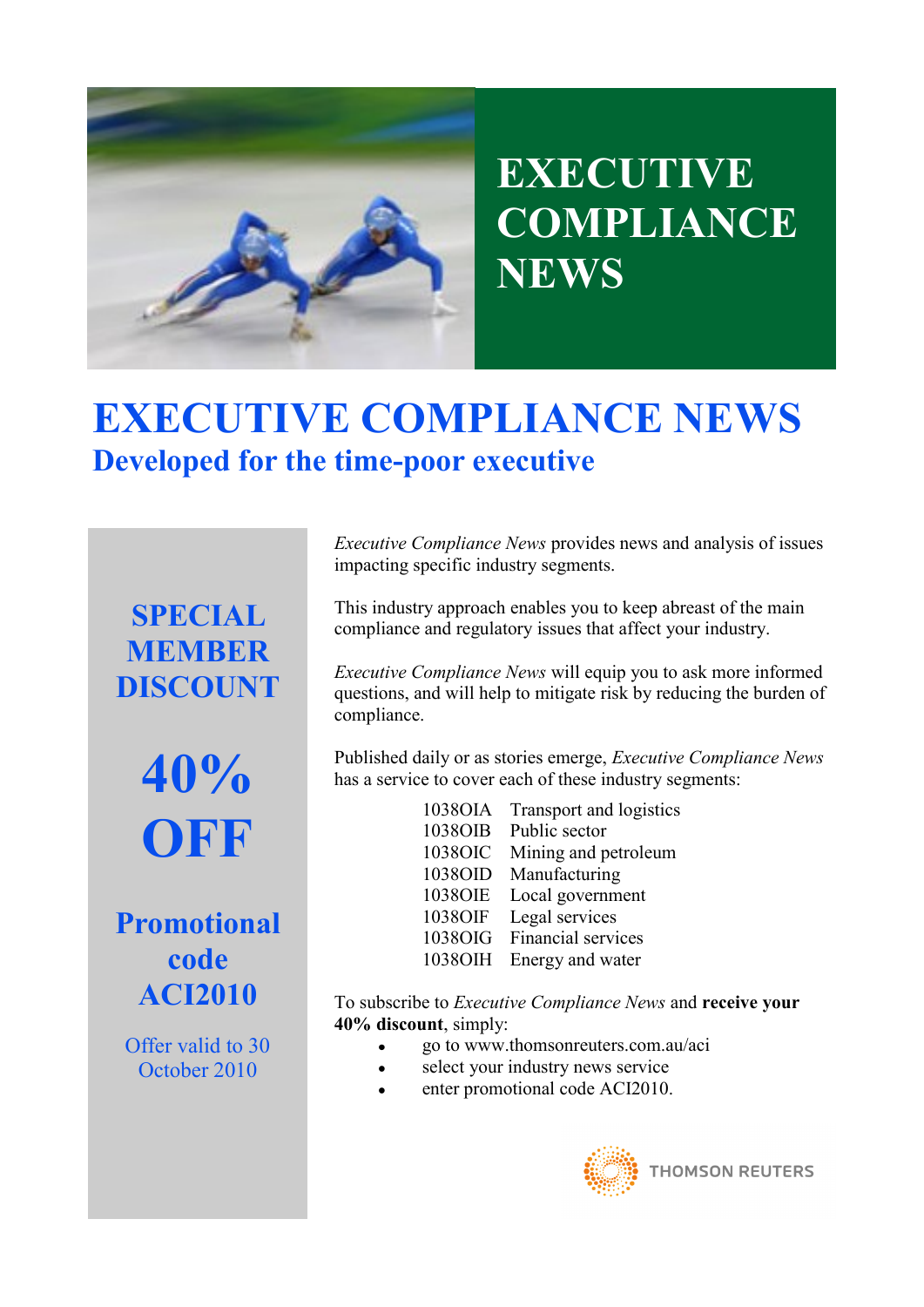<span id="page-11-0"></span>

# Volunteers & Working Party

ACI provides members with an opportunity to interact with the Institute and beyond by contribution through volunteering. Volunteer work allows members who wish to expand upon their compliance and risk repertoire to enhance their skills and career by joining working groups to develop advocacy work and/or provide opinion on advisory panels. ACI's Volunteering opportunities also allow members the ability to utilise their contribution towards gaining accreditation and CPD requirements and network amongst peers of the profession.

In addition, ACI also regularly posts submissions for comment on behalf of regulators, government and other organisations. All opinions are submitted anonymously under the ACI banner and allow members to directly contribute to the shaping of compliance across the region.

Please find below information about current working parties for member resources, benefits and submissions. There are some interesting activities coming up for ACI and we would encourage members to become involved. For any additional queries, please contact our National Manager, Naomi Burley on +61 2 9290 1788 or email naomi.burley@compliance.org.au.

# Working Party Invitations

# APRA - ADI FCS response to submissions and draft reporting standard

In January this year, APRA released a Discussion Paper on proposals to implement the Financial Claims Scheme (FCS) for authorised deposit-taking institutions (ADIs).

On August 30, APRA released a Response Paper to the first round of consultation. The responses in this paper reflect APRA's desire to avoid excessive compliance and administration costs, while meeting the objectives set out in the Banking Act 1959.

In conjunction with this Response Paper, APRA is releasing a draft reporting standard for comment. While the proposed data collection has not significantly changed from that proposed in the discussion paper, APRA notes the systems challenges for some ADIs in meeting the requirements for identifying depositors for FCS purposes. APRA has sought to address these concerns through modifications to the original proposals and by providing a transition period before reporting obligations commence.

ACI would like to form a working party to provide a response to this second round of consultation and submissions are due to APRA by 15 October 2010.

[To participate in this working party or for further information, click here. T](http://www.compliance.org.au/www_aci/volunteeractivities.asp?menuid=240&volunteerid=74&date=10/09/2010&stateid=)he first teleconference for this party will occur on Monday, 13 September 2010 at 10am EST.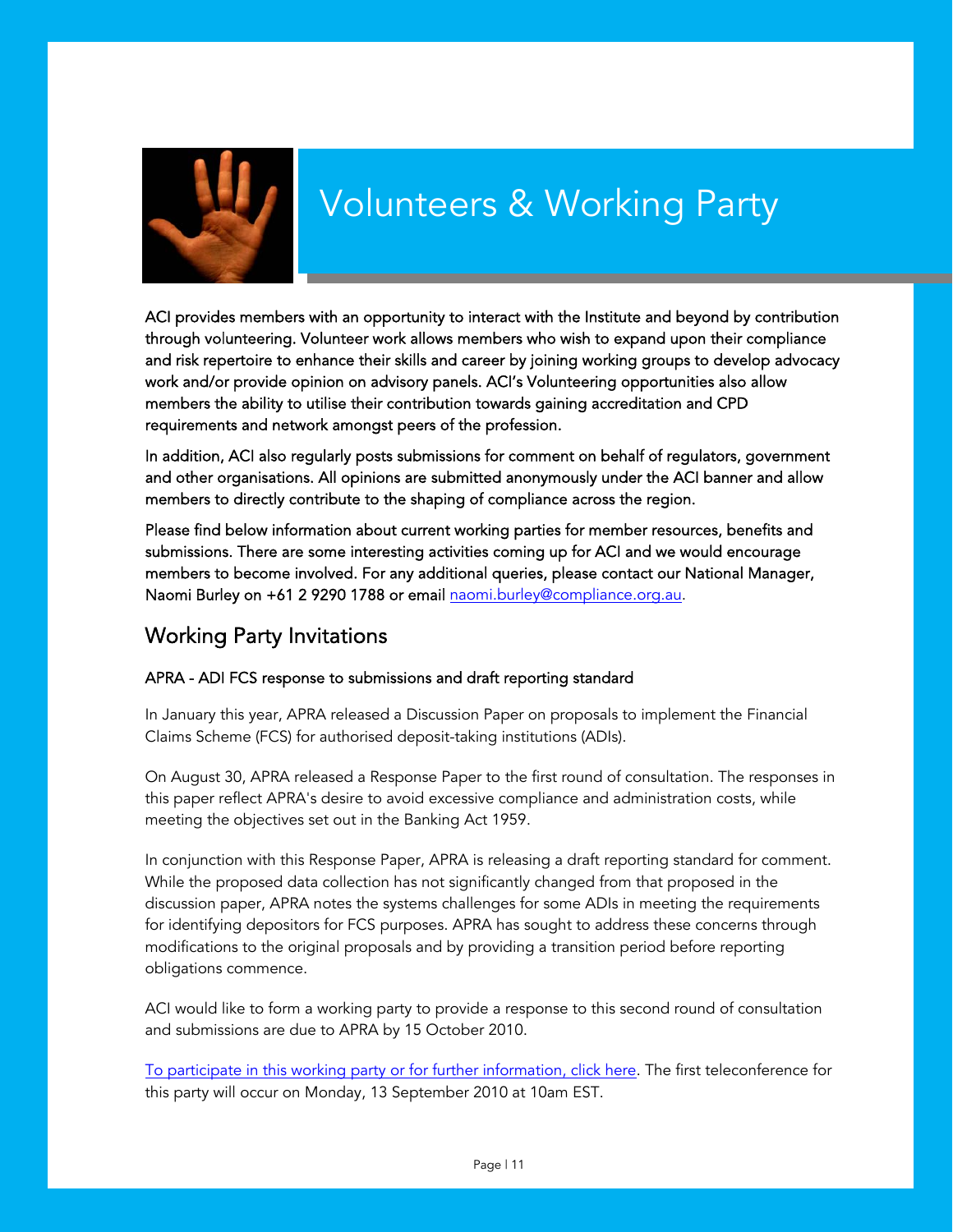# Hong Kong FSTB - Consultation - Independent Insurance Authority

On July 12, the Hong Kong Secretary for Financial Services and the Treasury, Professor K C Chan, released a consultation paper on the "Proposed Establishment of an Independent Insurance Authority" and invited the insurance sector and the public to give their views in the three-month public consultation period.

Speaking to the media on the consultation paper, Professor Chan said that the Government proposes to follow international regulatory practices to establish an insurance regulatory authority, which is both financially and operationally independent of the Government. It would take over the work of the current Office of the Commissioner of Insurance, which is a government department.

This proposal is designed to enable better regulation of insurers and insurance intermediaries through professional and agile operation of the independent Insurance Authority (IA), and thus help enhance protection for insurance policyholders, maintain market stability and competitiveness. The Government proposes that the independent IA should supervise the conduct of insurance intermediaries directly through introducing a licensing regime. In future, all insurance intermediaries must first be licensed by the independent IA before they can sell insurance products. The Government believes that compared to the existing self-regulatory system, the proposed arrangements should be more effective and better meet the needs of market development.

Regarding insurance products sold through banks, the Government proposes that the HKMA should be given powers similar to those of the independent IA for regulating the conduct of bank employees selling insurance products. This would allow the HKMA to impose additional conduct requirements, on top of what the independent IA may stipulate, on bank employees if necessary.

On governance arrangements, the Government proposes the establishment of a Governing Board which should comprise predominantly non-executive directors. The Board would develop an overall strategy and direction for the independent IA in exercising its regulatory mandate. In addition, the Government proposes to set up a statutory appeals tribunal to handle appeals against relevant decisions made by the independent IA. The Government also proposes that an independent Process Review Panel be established to review internal operating procedures to ensure the consistency and fairness of the independent IA when exercising its functions.

Other proposals would include the tabling of the independent IA's annual report before the Legislative Council, and empowering the Director of Audit to conduct value for money studies on the independent IA. The Financial Services and the Treasury Bureau will listen to views from the industry and the public in the coming three months and will then draw up detailed legislative proposals. It plans to introduce a bill on the establishment of an independent IA to the Legislative Council in 2011.

ACI would like to form a working party to form a response in this consultation period.

[To participate in this working party or for further information, click here. The firs](http://www.compliance.org.au/www_aci/volunteeractivities.asp?menuid=240&volunteerid=77&date=10/09/2010&stateid=)t teleconference for this party will occur on Monday, 20 September 2010 at 2pm Sydney EST. Comments are invited on the Consultation Paper to the FSTB by 11 October 2010.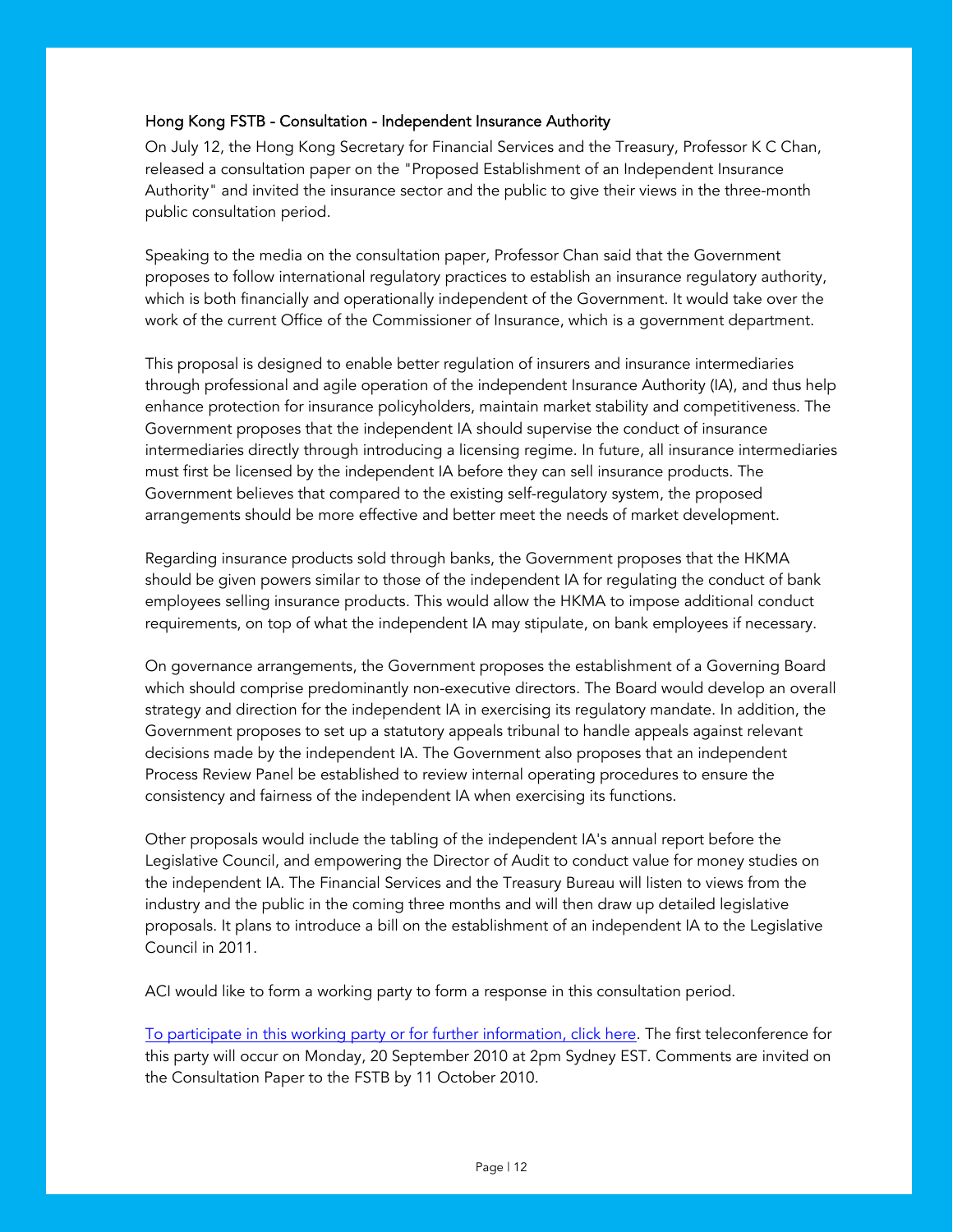# ACCC - Mandatory reporting submission

The ACCC has released draft guidance material for suppliers affected by the mandatory reporting requirements that will take effect from 1 January 2011.

Under this requirement, if a supplier becomes aware of an incident (whether this occurs in Australia or overseas) where a person has suffered death or serious injury or illness which was associated with a consumer good (or a product related to a service) it has supplied, the supplier must, within two days, give a notice of this to the Commonwealth Minister. It is an offence not to comply with these requirements.

Feedback on the draft material will be accepted until 20 September 2010.

ACI would like to include any feedback from members in a combined submission, however due to the short timeline, instead of forming a working party, we would invite people who would like to provide input to register for this activity and to email their input directly through to ACI's National Manager, Naomi Burley.

To do so, email **naomi@compliance.org.au** with "mandatory reporting" in the subject heading of the email. A copy of the draft guidelines can be downloaded here.

# ACCC - New recall guidelines submission

On the 27th of August the ACCC released an amended version of the recall guidelines for public comment following the recent review of the Australian product safety recalls system.

ACI would like to include any feedback from members in a combined submission, however due to the short timeline, instead of forming a working party, we would invite people who would like to provide input to register for this activity and to email their input directly through to ACI's National Manager, Naomi Burley.

To do so, email **naomi@compliance.org.au** with "recall" in the subject heading of the email. A copy of the draft guidelines can be downloade[d here.](http://www.productsafety.gov.au/content/index.phtml/itemId/982161)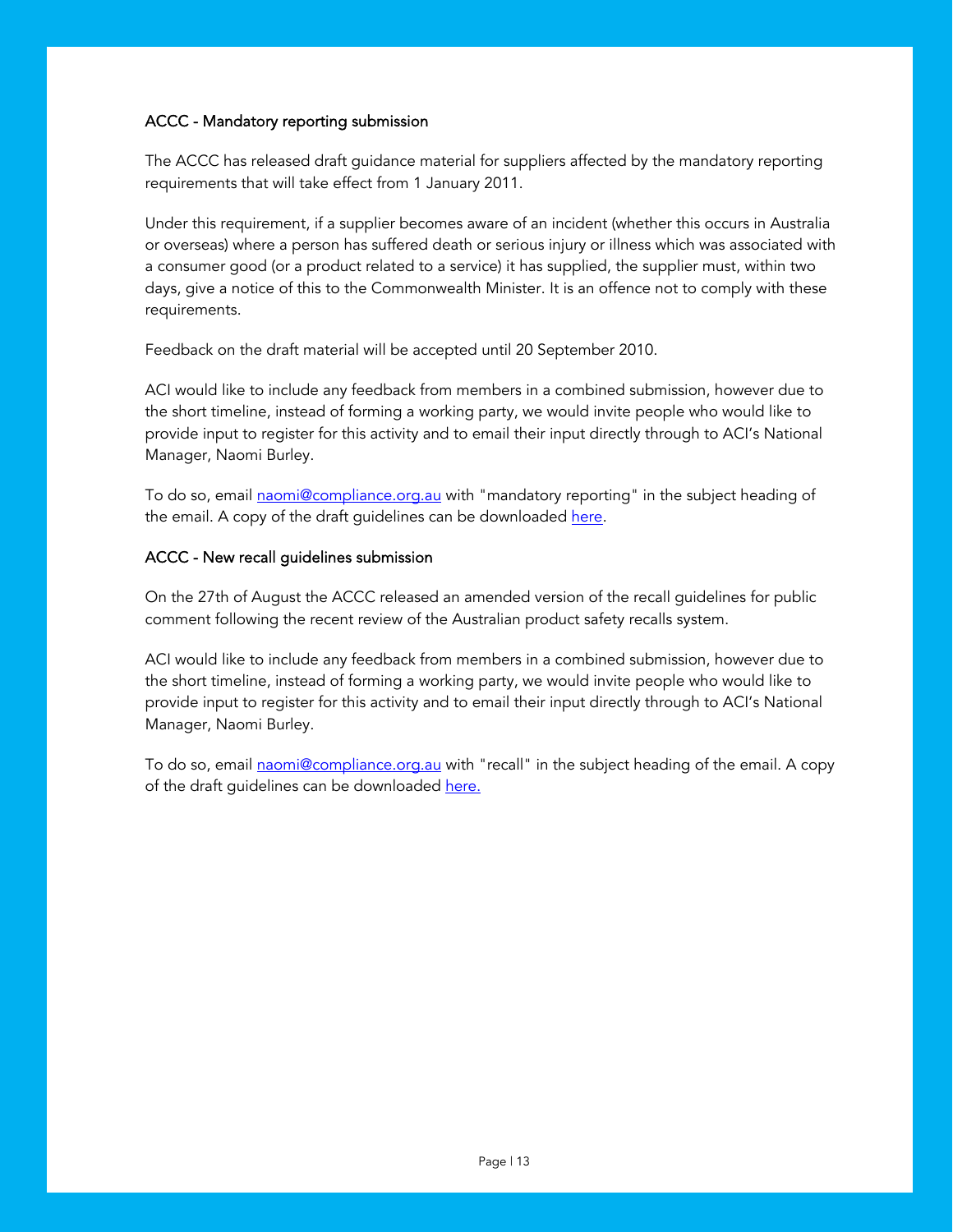<span id="page-14-0"></span>

# Advocacy Update

# Advocacy Update

On 8 September 2010, ACI produced a submission on the ACCC's guidelines for mandatory reporting in relation to consumer goods (or product-related services) associated with death or serious injury.

The purpose of the guide is to provide clarity around the new mandatory reporting regime that is contained within the Trade practices Amendment (Australia Consumer Law) Act (No. 2) 2010 and to:

"...improve the responsiveness of the regulatory regime and enhance the ability of regulators to assess risks on a case-by-case basis and where necessary, to work with business to ensure unsafe consumer goods are removed from the market as quickly as possible." (ACCC, 2010)

[To view this submission in full, click here.](http://www.compliance.org.au/www_aci/user/docs/ACI%20manditory%20reporting%20submission.pdf)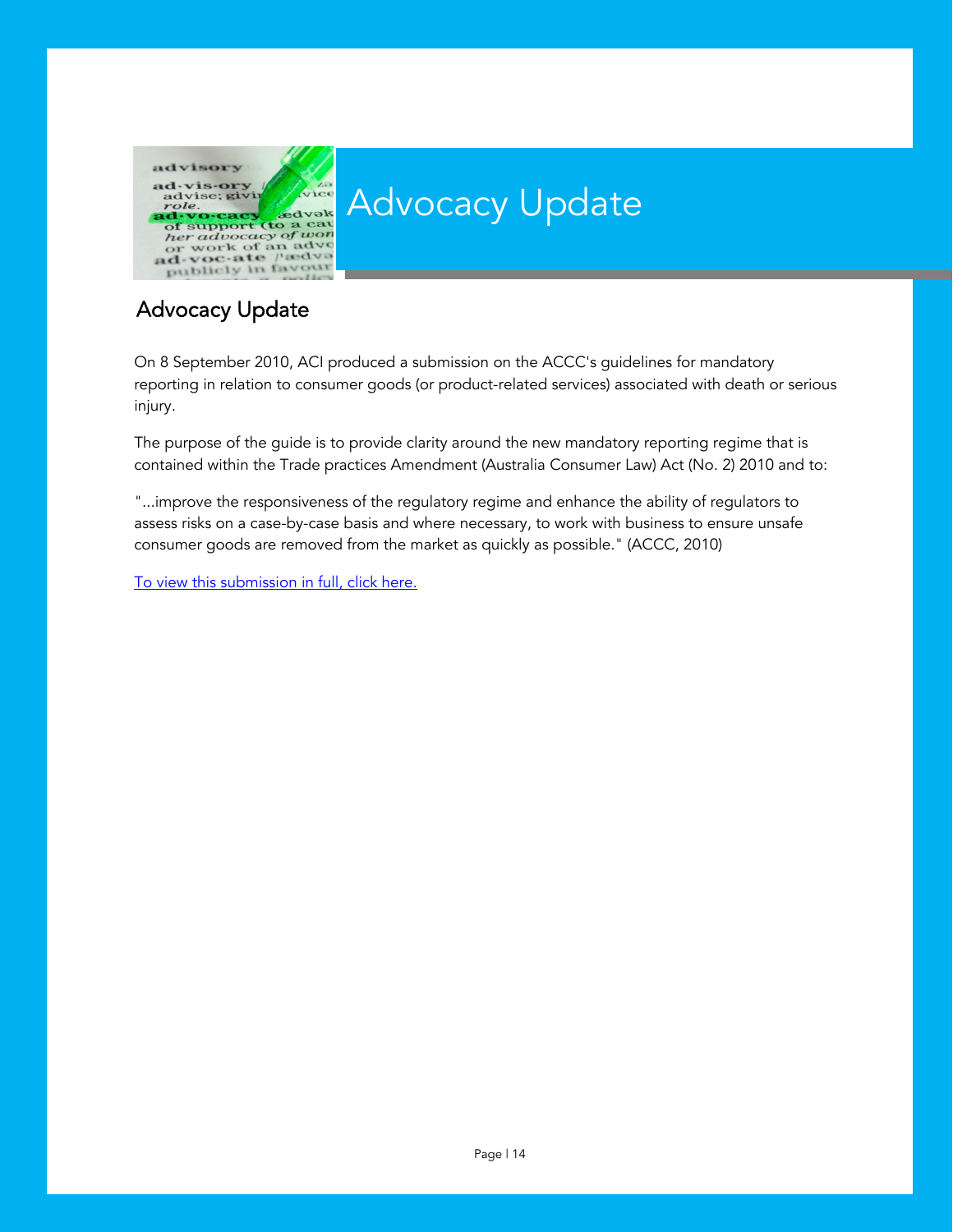<span id="page-15-0"></span>

# ACI Announces its First International Principal Member – AIA HK

ACI is pleased to welcome their first International Principal Member, American International Assurance Company (AIA), based in Hong Kong. AIA is a leader in developing innovative insurance products ranging from individual life, group life, accident, medical and health, personal lines insurance to investment-linked products, and is headquartered in Hong Kong with agents and offices located across the Asia Pacific region.

ACI is proud to announce this new partnership with AIA, who have been ongoing members in Australia for a number of years.

ACI CEO, Martin Tolar says, "AIA have demonstrated their commitment to best practice in governance, risk and compliance through this new alignment with the peak membership body for Compliance in Australasia, and we are delighted to have them as our first internationally based Principal member. We also wish to congratulate their compliance, risk and HR staff from Hong Kong who have recently completed the ACI Associate and CCP Accreditation programs. This new membership highlights the growth and maturity of the compliance and risk discipline in Hong Kong and throughout the region, and we believe this is a positive example of companies who are looking to promote a culture of compliance and strengthen their compliance and risk frameworks."

# E&Y Release their 2010 Business Risk Report

Last month, Ernst and Young released the 'E&Y Business Risk Report for 2010 - Top 10 Risks for Business'. In this report, E&Y surveyed over 70 industry executives and analysts across 14 different industry sectors to determine what the top business risks are in 2010.

Executives who participated in this survey cited regulation and compliance as the biggest risk that companies are presently facing, with uncertainty surrounding regulation hindering business decisionmaking and planning. The industries that indicated this risk was most critical to them were banking, asset management, insurance, government and public sector, oil and gas, power and utilities, real estate and telecommunications.

To access this report in full, click here to be directed to the E&Y website.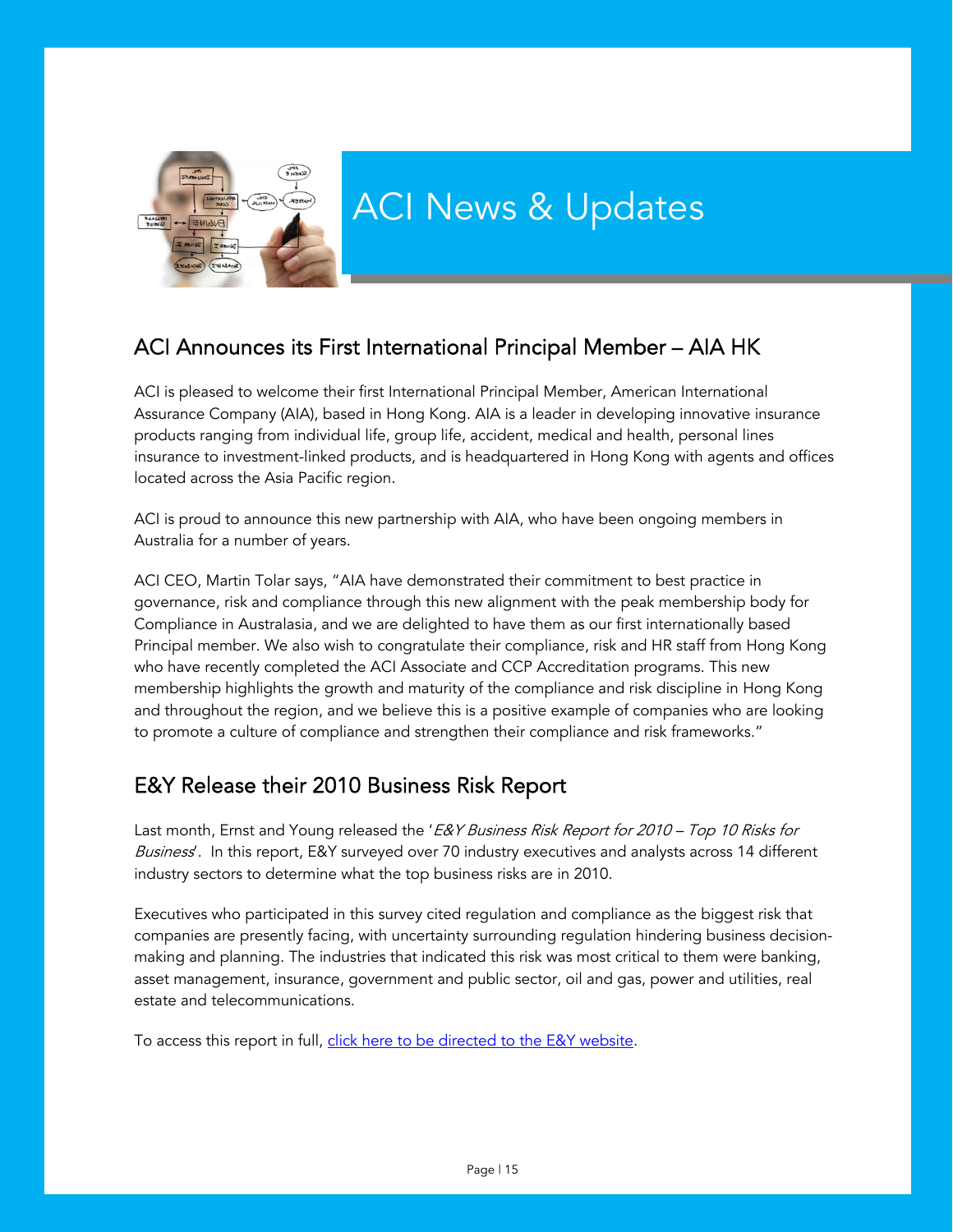# ACI &Thomson Reuters announce special discounts for ACI members

The Australasian Compliance Institute and Thomson Reuters have partnered to offer members great savings on services that the ACI has identified as relevant to members.

The new partnership will enable ACI's members to save between 10-40% on a range of Thomson Reuters Services. Thomson Reuters is one of the world's leading sources of intelligent information for businesses and professionals. The new offer in particular will focus on publications and news services that are directly relevant for compliance and risk professionals working across a diversity of industry sectors and jurisdictions, including the new online service:

Executive Compliance News. Developed for the time poor senior executive, Executive Compliance News provides news and analysis impacting specific industry segments.

ACI's CEO Mr Martin Tolar says "We are delighted to announce this new partnership with Thomson Reuters and provide this benefit to ACI members. Our membership represents a range of industries and organisations across Australia and internationally, and we believe that this comprehensive selection of products and services covering a diversity of sectors will provide significant value for compliance and risk professionals and their businesses. Partnerships with organisations such as Thomson Reuters, enable us to deliver value to our members working within the compliance and risk discipline, through greater access to resources and information for our members and their organisations to utilise."

The discounts for ACI members are available now. To see the full range of discounted services and access these sav[ings, click here or](http://www.thomsonreuters.com.au/catalogue/ProductList.asp?id=1360&utm_source=url_aci&utm_medium=customurl&utm_campaign=aci) go t[o www.thomsonreuters.com.au/aci a](http://www.thomsonreuters.com.au/catalogue/ProductList.asp?id=1360&utm_source=url_aci&utm_medium=customurl&utm_campaign=aci)nd enter your promotional code ACI2010.

For further information regarding the partnership and special discounts offered to ACI members by Thomson Reuters, contact ACI's Sales & Marketing Manager Karen Burdett on +61 2 9290 1788 or email karen@compliance.org.au.

# ACI Congratulates Julie Winkler

ACI would like to congratulate its Vice President, Julie Winkler, who has been appointed Chief Risk Officer for GE Money Insurance, in conjunction with her existing role as Head of Compliance.

We wish Julie all the best in her new position and we look forward to anticipating further industryleading initiatives from this well established organisation.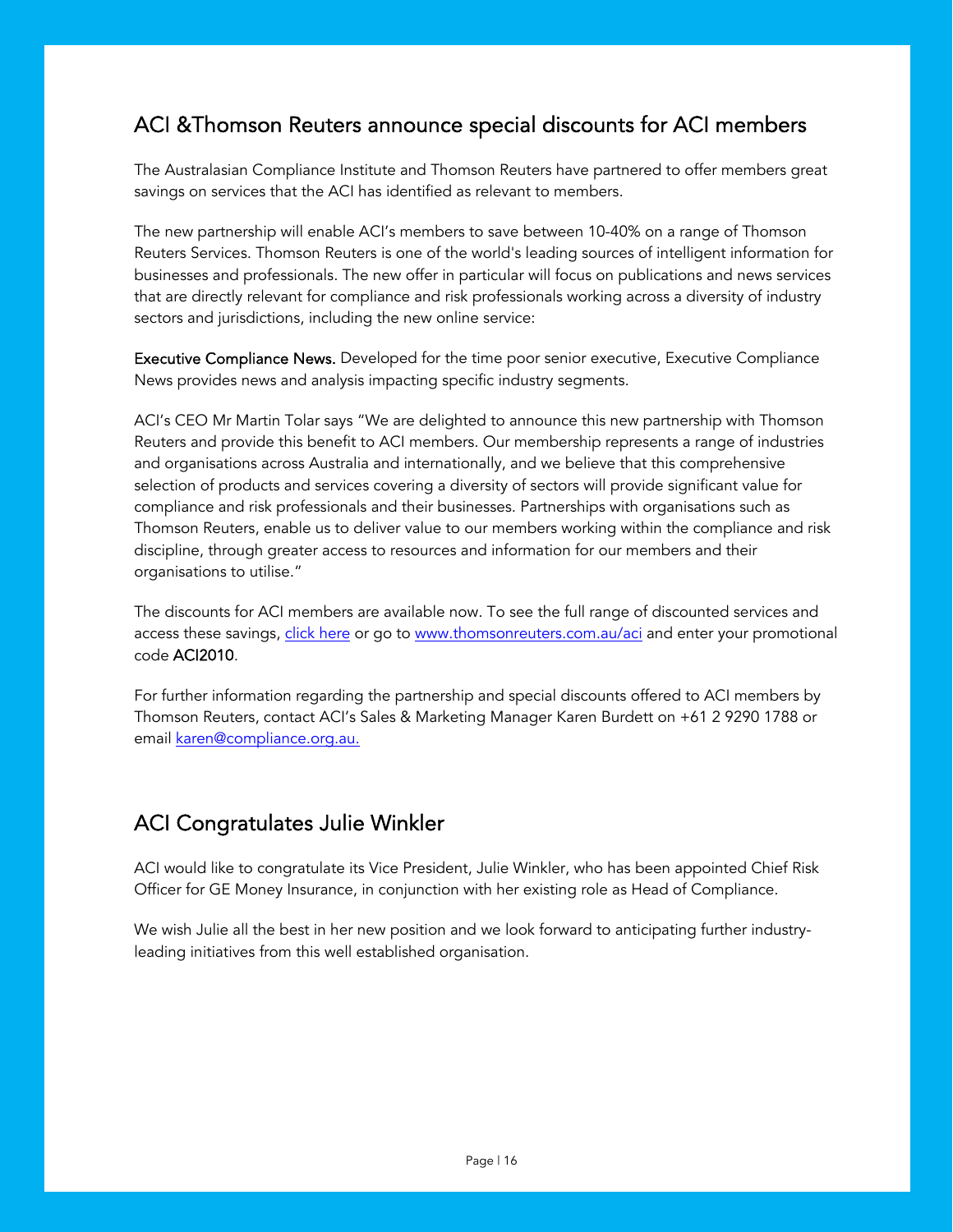# ACI publishes its  $8<sup>th</sup>$  edition of the Compliance & Regulatory Journal

ACI is delighted to announce the release of its eighth edition of the Compliance & Regulatory Journal. ACI's eighth edition of the journal includes a selection of six articles and a range of book reviews from a variety of Australian and international authors that explore a diversity of topics including:

- The importance of disclosure more than just words
- Delivering shareholder value through mergers and acquisitions and the role for compliance
- How ethical climate and culture can influence decision making in financial services organisations in Australia
- Changing the face of compliance : Addressing the cultural perspective
- Corporate rescue and solvency reforms in Hong Kong: The state of play
- Impact of risk management approaches on stakeholder engagement and organisational vulnerability
- New books of interest for Compliance and Risk Professionals

ACI's CEO Martin Tolar said "We are proud to present our eighth edition of the Compliance and Regulatory Journal which has grown since its inception into a well respected publication by industry and regulators alike, providing thought leadership and a valuable reference tool for practitioners working in Compliance, Risk and Governance. It has been acknowledged as a key platform for GRC professionals to foster new thoughts and expand their thinking on compliance and regulatory issues that span a range of industry sectors both in Australia and internationally."

The Compliance & Regulatory Journal is complimentary for ACI members and is available to purchase via subscription with ACI. ACI gladly welcomes submissions of articles for consideration for future editions.

For further information regarding the Compliance and Regulatory Journal contact journal@compliance.org.au or call the Sales and Marketing Manager Karen Burdett at +61 2 9290 1788.

# APRA announces Quarterly Superannuation Performance

On 9 September 2010, APRA released its June 2010 Quarterly Superannuation Performance. It shows total assets fell by \$31.3 billion (2.5 per cent) during the June quarter. Overall, the 12 months leading up to 30 June 2010, showed total assets rose by \$151.9 billion (14.1 per cent) to a total of \$1.23 trillion.

[Click here to be directed to the full copy of the June 2010 Quarterly Superannuation Performance](http://www.apra.gov.au/Statistics/Quarterly-Superannuation-Performance.cfm)  publication at APRA's website.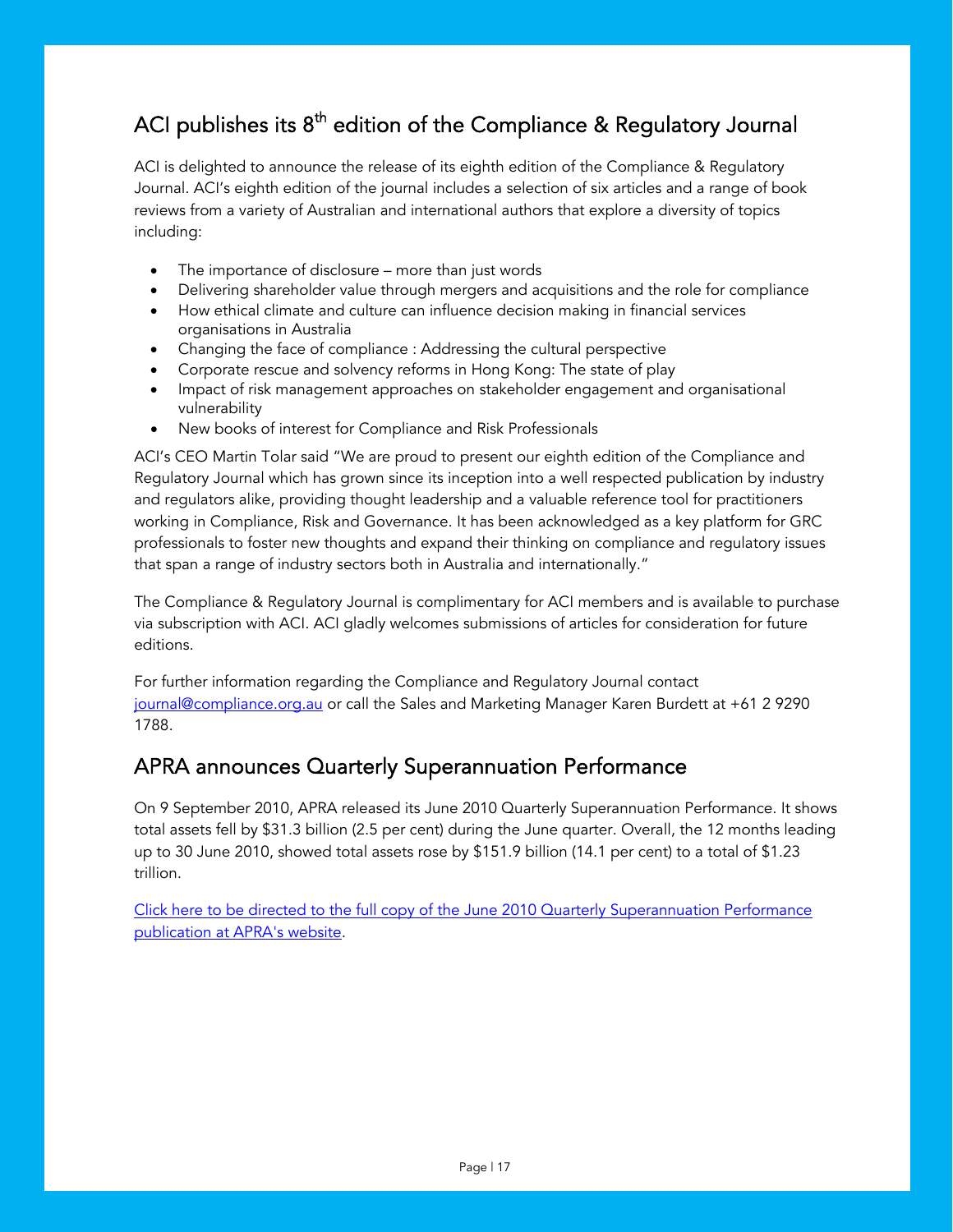# ACI Supports Ethical Beacon's 3<sup>rd</sup> Anti-corruption South and SE Asia Summit – 14-16 September 2010

Ethical Beacon's 3<sup>rd</sup> Annual Anti-Corruption South & SE Asia Summit is a corporate-focused conference on developing compliance programmes for anti-corruption in South & SE Asia.

[Click here to download the conference brochure.](http://www.beaconevents.com/2010/AntiCorruptionAsia/en/forms/download_brochure.jsp)

# Conference Highlights:

- South & SE Asia we have selected India, Indonesia and Vietnam to address in depth and we will explore all the perspectives in detailed panel discussions. You will hear direct experience from AL AZHAR UNIVERSITY, UNITED NATIONS OFFICE FOR DRUGS AND CRIME, BAKER HUGHES, MSD PHARMACEUTICALS, TEXAS INSTRUMENTS INDIA and VINA CAPITAL.
- Compare compliance solutions such as encouraging employee buy-in, dealing with FAQs from other departments and assessing third party risk. Learn best practice from DIAGEO, MICROSOFT, MONSANTO, MOTOROLA ELECTRONICS, JOHNSON & JOHNSON MEDICAL, SAP, SYNGENTA and VISA.
- Taking lessons from recent legal prosecution cases and applying them to your compliance programme and the advice you give. Benefit by hearing from those at the forefront -US DEPARTMENT OF JUSTICE, BAKER & McKENZIE and COVINGTON& BURLING.
- Look at the context by investigating different approaches to compliance, the psychology of bribing and dealing with top management. Hear from TEESIDE BUSINESS SCHOOL, MONEY LAUNDERING INTERNATIONAL and SIEMENS.
- Chart the recent Securency case and how the different stakeholders across Australasia are responding with help from Martin Tolar at the AUSTRALASIAN COMPLIANCE INSTITUTE.

# Event Details:

Date: 14–16 September 2010 Location: Grand Hyatt Singapore

# ACI members are entitled to 15% discount on the conference price. Please quote 'FS567D09' to claim the offer.

# To register:

For more information and pricing, contact Ethical Beacon via one of the following methods: Onl[ine:www.AntiCorruptionAsia.com](http://www.anticorruptionasia.com) Phone: +852 2219 0111 Email: info@EthicalBeacon.com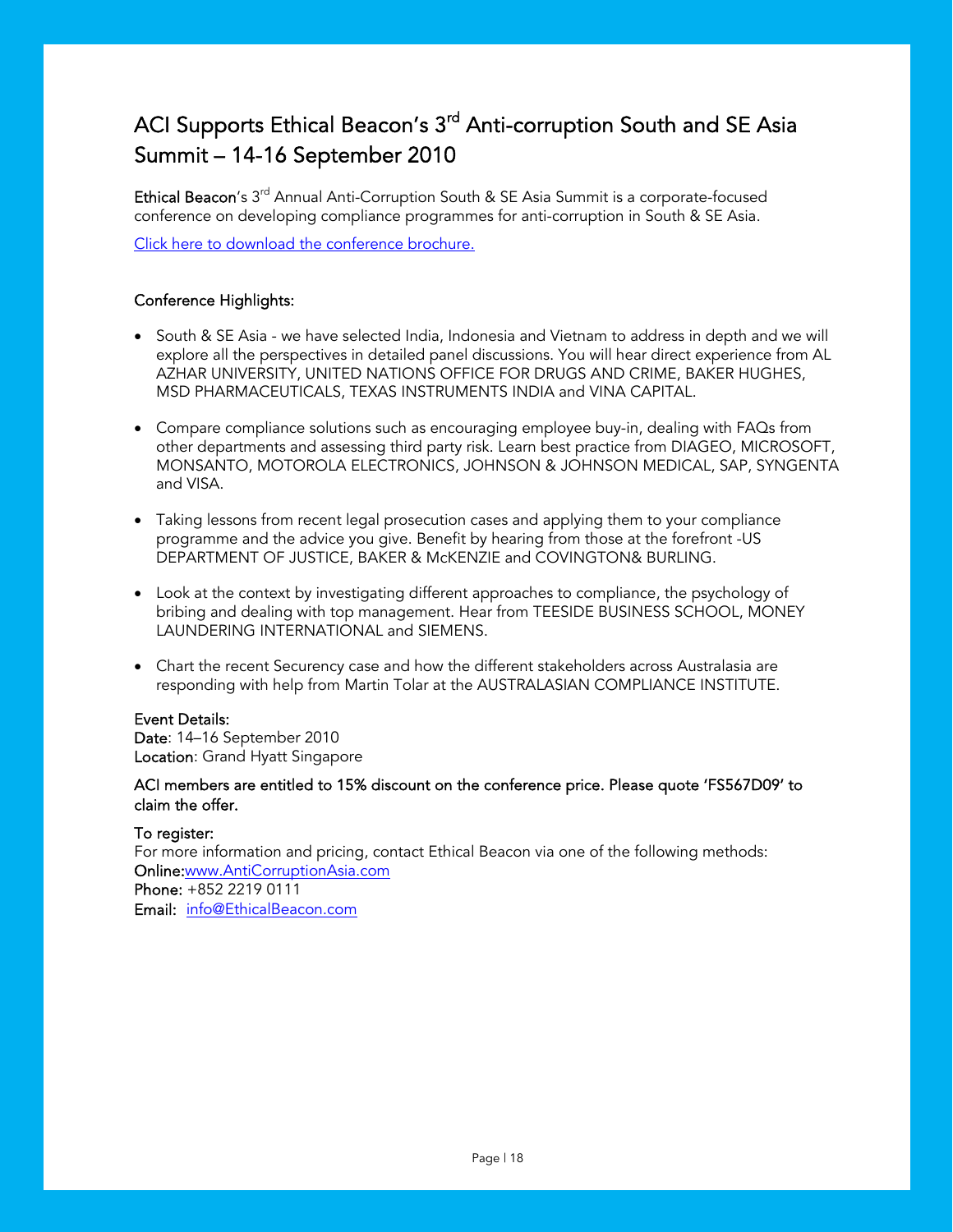ACI 14th Annual Conference 20–22 OCTOBER 2010 CROWN PROMENADE, SOUTHBANK, MELBOURNE

Australasian **Compliance** Institute

# H E B I G P I C T U R

ACI invites you to attend the highly anticipated 14th Annual Conference 2010. This premier event will feature a selection of workshops and presentations across 2 days, and include bonus pre-conference workshops, networking and ceremonial events throughout. This year's conference will focus on the big picture – how compliance, governance and risk disciplines need to work together to build an integrated, holistic network within organisations, industries and the broader domestic and international environments.

EARLY BIRD ENDS 10 SEPTEMBER 2010 SAVE \$500

# SOME OF THE GUEST SPEAKERS EVENT FEATURES

DR JEEVAN PERERA, PhD, JD Risk Manager, National Aeronautics and Space Administration, Johnson Space Center, NASA

NEVILLE TIFFEN Global Head of Compliance, Rio Tinto

**MARK McCRINDLE** Social Researcher, McCrindle Research

VIKRAM SINGH Chief Compliance Officer, GE Capital Asia Pacific

FRANK SCHMIDT Compliance Officer Asia Pacific, Siemens AG

WARREN HOGAN Chief Economist, ANZ

ANDREW BISSETT Head of Risk and Reporting, QANTAS Airways

CHARLES MACEK Non-Executive Director, Wesfarmers, and Chairman of Orchard Funds Management

ANNETTE DONSELAAR Senior Vice President and Chief Compliance Officer, New York Life International LLC

ANDREW REEVES Chairman, Australian Energy Regulator

STEPHEN GLENFIELD General Manager Specialised Institutions Division, APRA

LINTON BESSER Investigative Journalist, Sydney Morning Herald

A diverse selection of presentations and interactive workshops 21–22 October 2010

\*NEW\* – Pre-conference lunch for the new compliance professional 20 October 2010

\*BONUS\*– Pre-conference workshop open to all delegates 20 October 2010

Annual General Meeting & Welcome Reception 20 October 2010

ACI Awards Ceremony & Gala Dinner 21 October 2010

ACI Alumni Breakfast 22 October 2010

REGISTER NOW FOR YOUR EARLY BIRD DISCOUNT – RECEIVE \$500 OFF For further details on fees, speakers, workshops and venue, visit www.compliance.org.au or email events@compliance.org.au or call the ACI office on +61 2 9290 1788.

Sponsorship opportunities now available

Contact the Sales & Marketing Manager at Karen@compliance.org.au or call the ACI office +61 2 9290 1788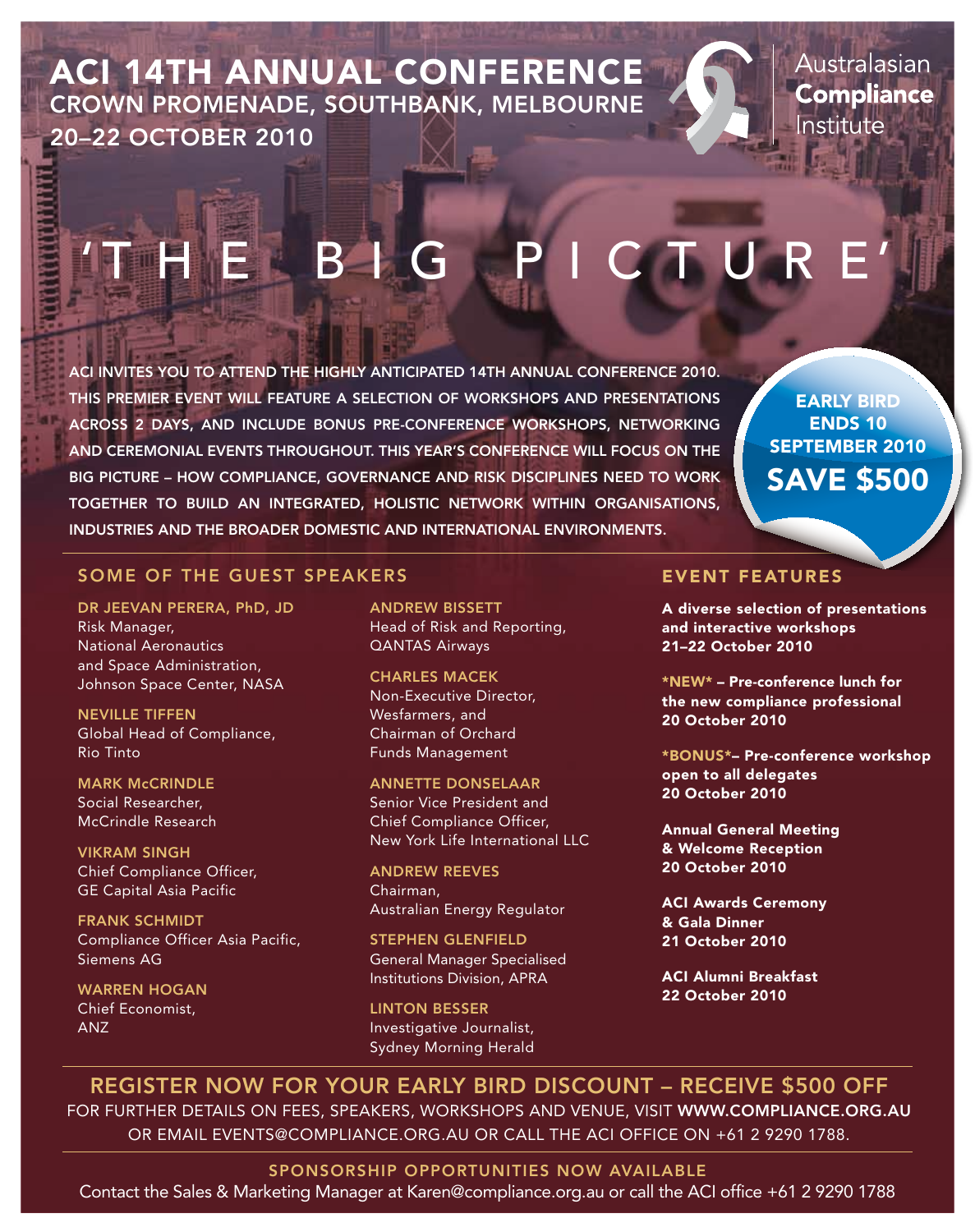<span id="page-20-0"></span>

# Compliance & Risk Articles

Ethics and Compliance- Are your suppliers putting your company's brand and reputation at risk? The importance of supplier compliance management and the impact of the COIN approach. by Nigel Dalton-Brown, IPcubed

Like most things in life, reputation counts for everything, and in business, it can be the difference between winning and losing, success or failure.

In the corporate world where the adage "cut throat" means just that - the final act of conclusion, the business of ethics creates a dynamic for business reputation that carries with it the keys to open doors to relationships with other businesses that can lead to bigger and better things. Business is about deals and the art of negotiation - being ethical means more times than not clients will be advocates for 'you always having done the right thing.'

Whilst the regulations around supplier compliance have been around for some time, Supplier Compliance Management (SCM) is a foreign term for many businesses and a practice that is relatively rare. Indeed, using SCM to increase the reputation of an organisation is relatively new, but more businesses are coming to grips with the idea. How they go about the task successfully is the million dollar question.

'Supply chain management today is an area of enormous reputational risk'.<sup>1</sup>

Running a business where suppliers need to be compliant is one thing, but to ensure reputations are not compromised and that the ethical behaviour of suppliers is a factor that is considered a paramount part of the business equation, is another. Ethics and compliance are critical - do the wrong thing and you lay the foundation for a cancerous spread of reputation demolition.

For most businesses, one of the most poorly managed areas of corporate documentation is supplier compliance. A recent survey of 2000 global companies showed 86% of respondents conceded their primary code of ethics failed to address the conduct of suppliers. $^2$  Furthermore, suppliers are omitted from corporate risk analysis, and a lack of tracking of supplier compliance documentation means action is rarely taken on non-compliant suppliers.

As companies become more acutely aware of the potential risk of incurring heavy financial penalties, this issue is seen as too complex and expensive to address. It is an issue that is regularly placed in the 'too hard basket' because nobody is prepared to deal responsibility of tackling the problem.

US corporate giant Texas Instruments is one company that takes the issue of ethics and

l

<sup>1</sup> http://www.reputationreport.com.au/2009/07/supply-chainreputation-risk/

<sup>2</sup> Michael Levin, 'Building an Ethical Supply Chain', Nov 2008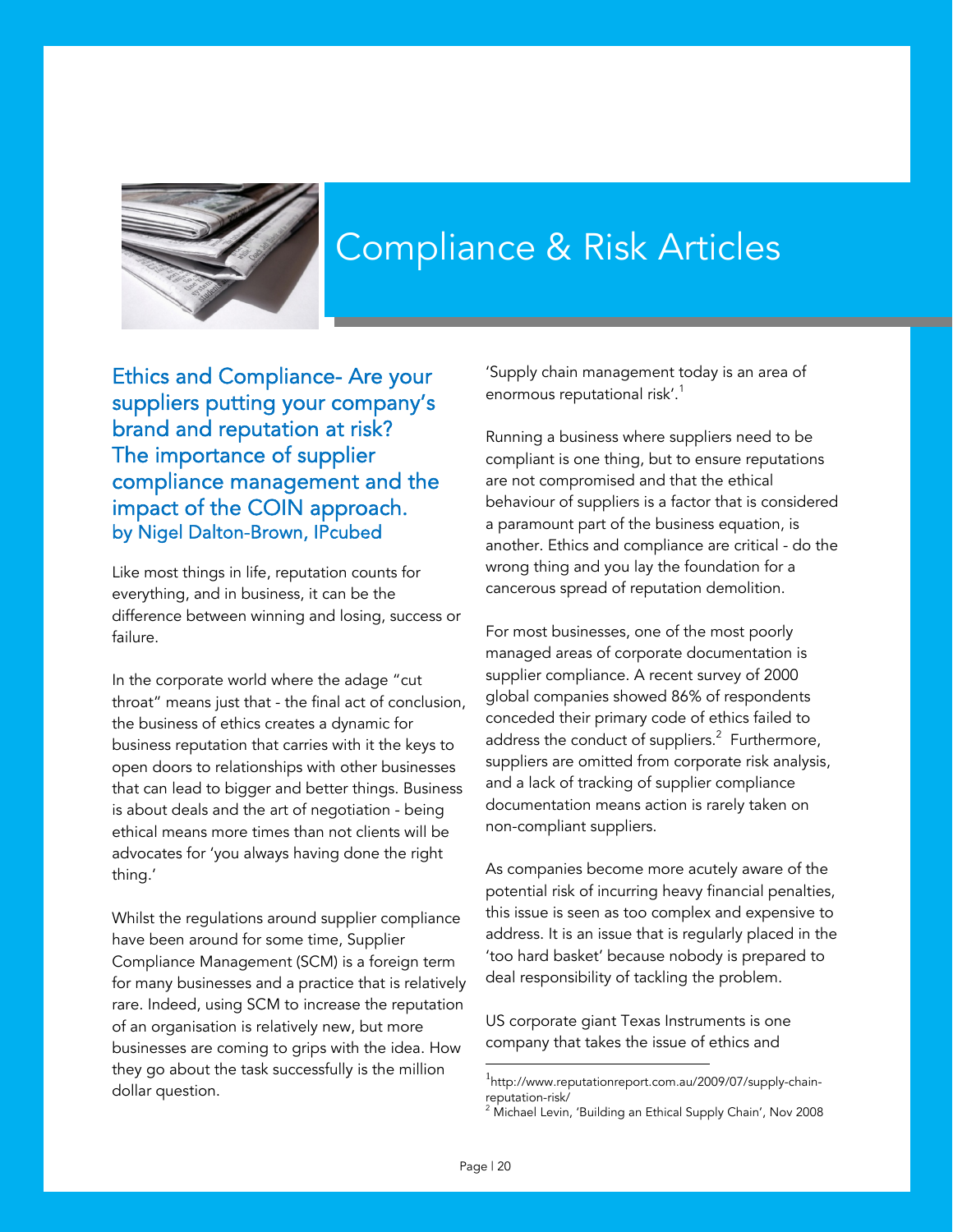compliance more seriously than most. It subjects its suppliers – especially internationally based companies - to closer and greater scrutiny than most. Texas Instruments encourages suppliers to adopt their ethics template in bidding and visits key supplier sites to look for potential issues or flaws that may compromise its business overall. Texas Instruments wants to flush out the negative imperatives it can't foresee through its suppliers.

No company can afford to be complacent about ethics violations of safety and labour laws, and yet amazingly, only 14% of companies appear to be satisfied they are managing their compliance risk 'quite well'<sup>3</sup>, yet it is the brand that carries the risk.

Regardless of whether a supplier has produced, or has failed to produce to specification, it is ultimately the brand that carries the risk: Nike, Mattel, Toyota and others have all learned this the hard way.

A strong business case exists for adopting an ethical supplier chain model – trusting suppliers to safeguard your brand is no longer enough because whether companies like it or not, more needs to be done. Not only is the selection of suppliers now better guided by ethics and compliance, but creating and maintaining a compliance history profile and other regular assessment tools becomes increasingly important.

The pressure to improve for some businesses has seen many upscale their internal ethics and procedures, yet many still continue to turn a blind eye to the necessity of effective supplier compliance management.

So, why are some organisations reluctant? The answer likely lies within of a growing volume of regulation and paperwork and highly ineffectual methods of managing it. With almost 30% of companies tracking over 10,000 documents with varying expiry dates, 79.6% of organisations are

still using manual methods to collect, store and track supplier compliance documents $\rm ^4.$ Imaginably, this creates an administrative nightmare, which supports why insufficient time, inadequate budget and insufficient administrative resources are often cited as the three major reasons for inaction in the area of supplier ethics and compliance management.

What is even more worrying is that 64.2% of respondents said they were not aware or only partially aware of all their self regulatory and regulatory responsibilities for managing supplier compliance. This result is unsurprising given that most respondents may be spending most of their time managing paperwork rather than managing compliance and therefore possibly putting their organisations at risk.

At an industry level, the situation is worse. Organisations collect multiple compliance certificates from all of their suppliers and in return, distribute multiple copies of their policies and procedures. Over 98% of all documents are duplicates. There are enormous unnecessary costs across industries in terms of time spent searching for information, time spent filing documents, cost of storage and missed information.

Increasing regulations are only making the matter worse and expanding the responsibilities even wider. Earlier this year, Queensland students and teachers were found to have been exposed to asbestos. New government recommendations not only included training for principals and volunteers, but a compliance regime for contractors. The outcome now sees school principals having to be aware of any contractors employed on a day-to-day basis who undertake building or maintenance-related works of any description be suitably dressed. School principals are not compliance experts, however they are liable. Increased regulations in "chain of responsibility" are widening the compliance net to

l

 3 Pamela Babcock, 'Monitor Ethics, Compliance in Supply Chain'

<sup>4</sup> Global survey into Supplier Compliance Management carried out by IPcubed and iCiX, May 2010.<br>Page | 21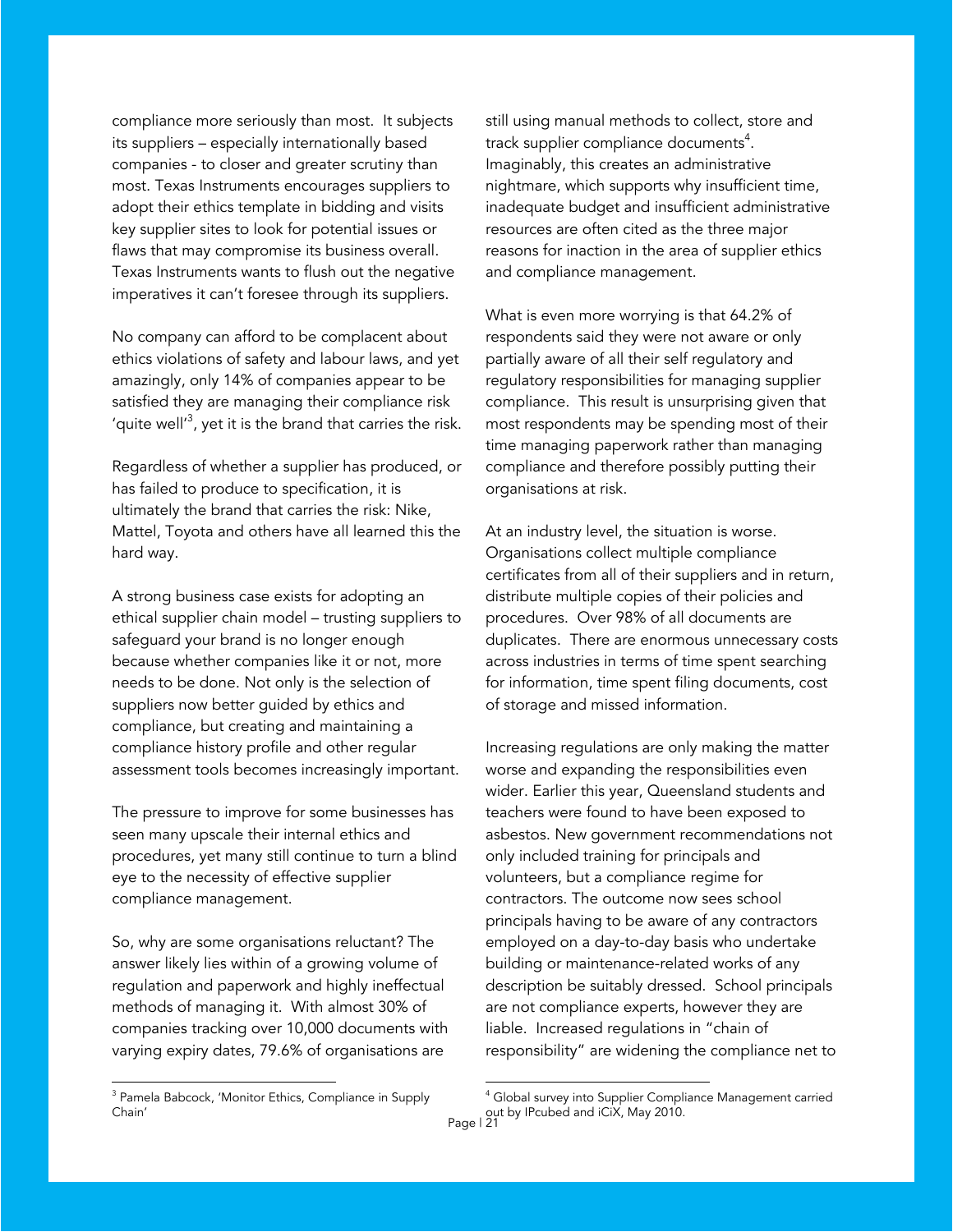<span id="page-22-0"></span>make senior and middle management liable as well.

Waiting until increased regulation happens, or a company's name splashed all over the front page of a newspaper with the word "negligent" worked into the headline, is a naive head -in-the-sand attitude that is just inviting trouble and an all out assault on an organisation's reputation. Simply it's just dumb business

So what's changing? Brand damage, introduction of new regulations (such as CPSIA in the USA and "Chain of Responsibility" provisions in the Road Safety Act), and changes OH&S legislation in Australia are encouraging a culture of change.

Up until now, most executives believed their responsibility was solely to ensure their organisation was compliant, ethical and that they did not need to extend their scope beyond the internal workings of their company. To prevent a breach of ethics, companies would previously insert clauses into contracts requiring suppliers and subcontractors to "comply in all material respects with all applicable laws, statutes, and regulations". However, when an ethical scandal or supplier compliance issue erupts, no amount of finger pointing will satisfy consumers, investors, regulators or the media. Many organisations have realised that they need to include their suppliers and subcontractors within their ethics and compliance programs. So it is encouraging to note that while 78% of organisations currently fail to include suppliers in their compliance and ethics programs, 57% say that suppliers will be included in such programs within the next 2 years.

So, how are companies going to fund and manage these programs with suppliers? The major barriers for implementing a supplier compliance management program are insufficient time, inadequate budget and insufficient administrative resources. The man hours involved in collecting, collating, tracking and assessing documentation

alone can be seen as negatively impacting on the bottom-line.

The good news is that there is an emerging move to a program called Communities of Interest (COINs), where buyers, suppliers, subcontractors, certifications bodies share their compliance information.

Next month's article will explain how COINs work, outline the key differences between the COIN approach and the existing approach and specifically, how COIN's can overcome cost barriers. The final article will look at some of the follow on benefits of the COIN approach covering improved Recall and Withdrawals in the supply chain and improved quality though tracking of Corrective Actions.

In conclusion, as one of survey respondents put it, "Supplier Compliance is an issue that is at times neglected when minor issue are ignored. However it is the minor issue that eventually contribute to major fallout's".

# Disclosure statements: 'plain English' versus the Corporations Act By Nathan Lynch, Complinet www.complinet.com

The Australian corporate regulator's latest foray into the area of disclosure has highlighted a growing tension in the financial services sector between the Corporations Act and the push for shorter, clearer disclosure statements. The Australian Securities and Investments Commission first turned its attention to capital protected products, structured products and derivatives in January 2009 when it began a review of PDSs focusing on these areas. In the resulting Report 201, released in July this year, ASIC said there was a need for better disclosure due to the complexity of many of the products being offered to retail investors.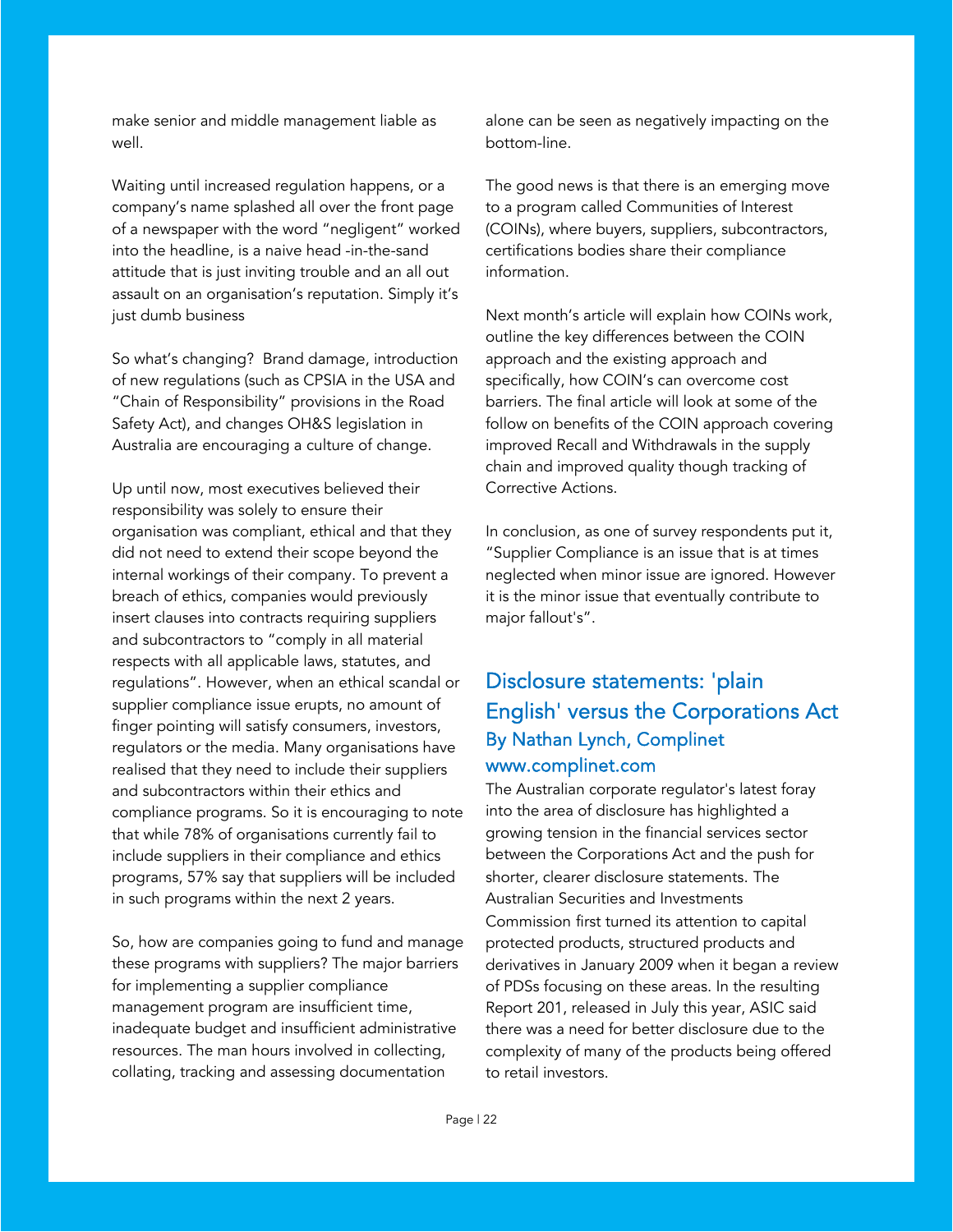In the resulting regulatory guidance (RG168), ASIC said it focused on capital protected products as many investors were drawn to the apparent safety of these investments without fully understanding the risks. RG168 indicates that the regulator will be pushing for clearer, more concise and effective disclosure from product issuers in the future.

Within the financial services sector, however, there is widespread concern that the government and ASIC's push for clearer and simpler disclosure documents is clashing with their broader obligations under of the Corporations Act 2001. Under Chapter 7 of the legislation product issuers have to provide retail investors with a PDS that allows them to make informed decisions about the product in question. The document has to disclose any risks associated with the product, any significant features (including capital guarantees) and must detail any tax implications.

In the case of capital protected products and retail structured products, ASIC is concerned that product issuers are failing to meet their obligations to provide clear, concise and effective information to consumers. ASIC's review found that disclosure was inadequate in many of the PDSs that it reviewed. In some instances it said that information was deliberately written to conceal key risks — particularly in relation to exposure to offshore jurisdictions, break costs, segregation of client money and counterparty risks.

As a result of its concerns, ASIC plans to issue an updated version of Regulatory Guide 168, which covers PDS obligations. The guidance will set out a number of issues that it says firms are continuing to ignore when they write PDSs. ASIC also plans to use the Australian Financial Markets Association as a channel to reach product issuers via their industry association.

"Given the complexity of some of the products offered, our review showed that there needs to be a greater emphasis on the effective presentation of information," ASIC said in its report. "This includes

giving consideration to the use of diagrams and other user-friendly tools, incorporating realistic examples to demonstrate particular points, limiting the use of defined terms, and giving appropriate prominence to both the risks and benefits of products being offered."

Yet despite the repeated calls from ASIC for more diligence in preparing PDSs, when it comes to breaches, the regulator continues to tread lightly. Under Section 1020E(1)(a)(ia) of the Corporations Act, ASIC has the power to issue a stop order if it believes that a PDS is not clear, concise and effective.

In RG168 ASIC says that it will notify the issuer of its concerns before serving an interim stop order. "However, if delay could be prejudicial to the public interest, we will impose an interim stop order without consulting the issuer, pending resolution of our concerns at a hearing," ASIC stated.

In recent times, when ASIC has identified problems with PDSs it has prioritised working with the industry to reach a resolution. It has contacted product issuers on a case-by-case basis and notified AFMA of any systemic issues in an effort to encourage the industry to resolve the issues.

In Report 201 ASIC warns that while this has been an effective regulatory approach to date, it "should not be seen as a statement of our policy or indicate future practice in this area."

# Industry support

While ASIC's efforts to work constructively with the industry on these matters is laudable, some industry figures believe that the regulator is treading too lightly. They argue that when product issuers are preparing PDSs they have to weigh up their obligations to provide easy-to-understand documents with the legal risk of failing to disclose a risk to investors. With the corporate regulator taking such a soft approach to enforcing the socalled "Burnie Pub test" for disclosure, they argue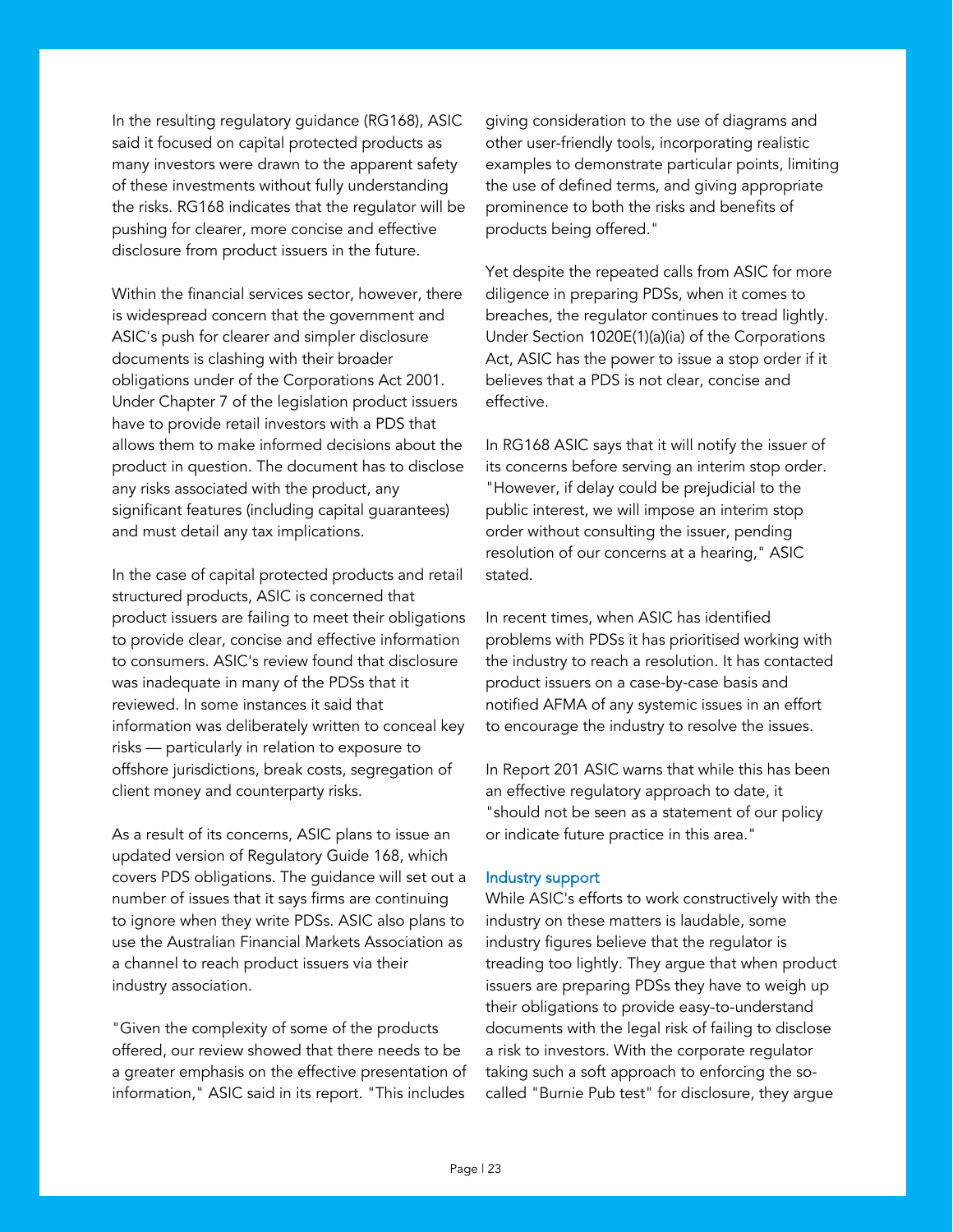that issuers will continue to err on the side of caution. The result, they argue, are PDSs across the industry that fall well short of the best-case examples for First Home Saver Accounts that the government issued in mid-2008 as a benchmark for the industry.

Tony Rumble, the founder of Alpha Structured Investments, said that he comes across rafts of PDSs in his work with high-net worth clients. In practice he said that there were very few disclosure statements that met the "clear, concise and effective" test. While Rumble welcomed ASIC's latest work to encourage better disclosure from issuers, he said that the regulator was still tiptoeing around the issue. The result, he argued, was that issuers would continue to produce PDSs that provided themselves with watertight legal protection — regardless of whether investors could understand them.

"Even though ASIC is making all the right noises, it has got to go a lot further in this area," Rumble said. "Best practice is already that that sort of stuff is disclosed. The problem is that it's disclosed in very complex language that no layperson can understand."

Rumble said that he often comes face-to-face with lawyers who take the view that it is better to err on the side of caution with PDSs — even if that means ignoring the regulator's "plain English" test. He said the result in many cases was a disclosure statement that is written in "dry legal language that is almost written as if it's a contract."

When it comes to best practice, compliance officers believe that Deutsche Bank has hit the mark with its DB Access Certificates. The products feature a simple, layman-friendly PDS that is well designed, clearly written and illustrated — but even these run well over the regulator's holy grail of four pages.

Rumble said that he thought these were excellent PDSs and would happily take them to product

issuers to ask why they could not produce something similar. The frustration, he said, was that most lawyers did not believe there was enough justification to take any risks with a consumer-friendly PDSs.

"As someone who arranges these products I'm always saying that I want to make sure the investor can understand them and I always try to insist on having very simple, plain descriptive language in the PDS. But the lawyers over-rule that all the time. They believe the more you simplify statements, the more likely it is that you're going to leave something out," Rumble explained.

## Legal tensions

Within the industry there is a growing recognition that the tensions within the Corporations Act with regard to disclosure need to be resolved. AFMA is the industry association that is most engaged with ASIC on the issue of disclosure, and Report 210 has brought the issue to the forefront once again. AFMA is now in the process of consulting with members about the points that are raised in the report, with a view to sitting down with ASIC and reaching some resolutions.

Duncan Fairweather, executive director of AFMA, said that the tensions within the Corporations Act when it comes to disclosure were something that needed to be addressed if the government was going to achieve its goal of four-page pub-friendly PDSs.

"I think there is a tension between getting a short form of the PDS and the requirements under the Act and that's something that the issuers and the lawyers who advise them have been struggling with," Fairweather said. "I don't think there's an easy answer to it given the complexities of some of these products and the need to make sure that investors are aware of the risks. Getting a PDS down to four pages is a noble ideal but very hard to achieve in practice."

When it comes to structured products in particular,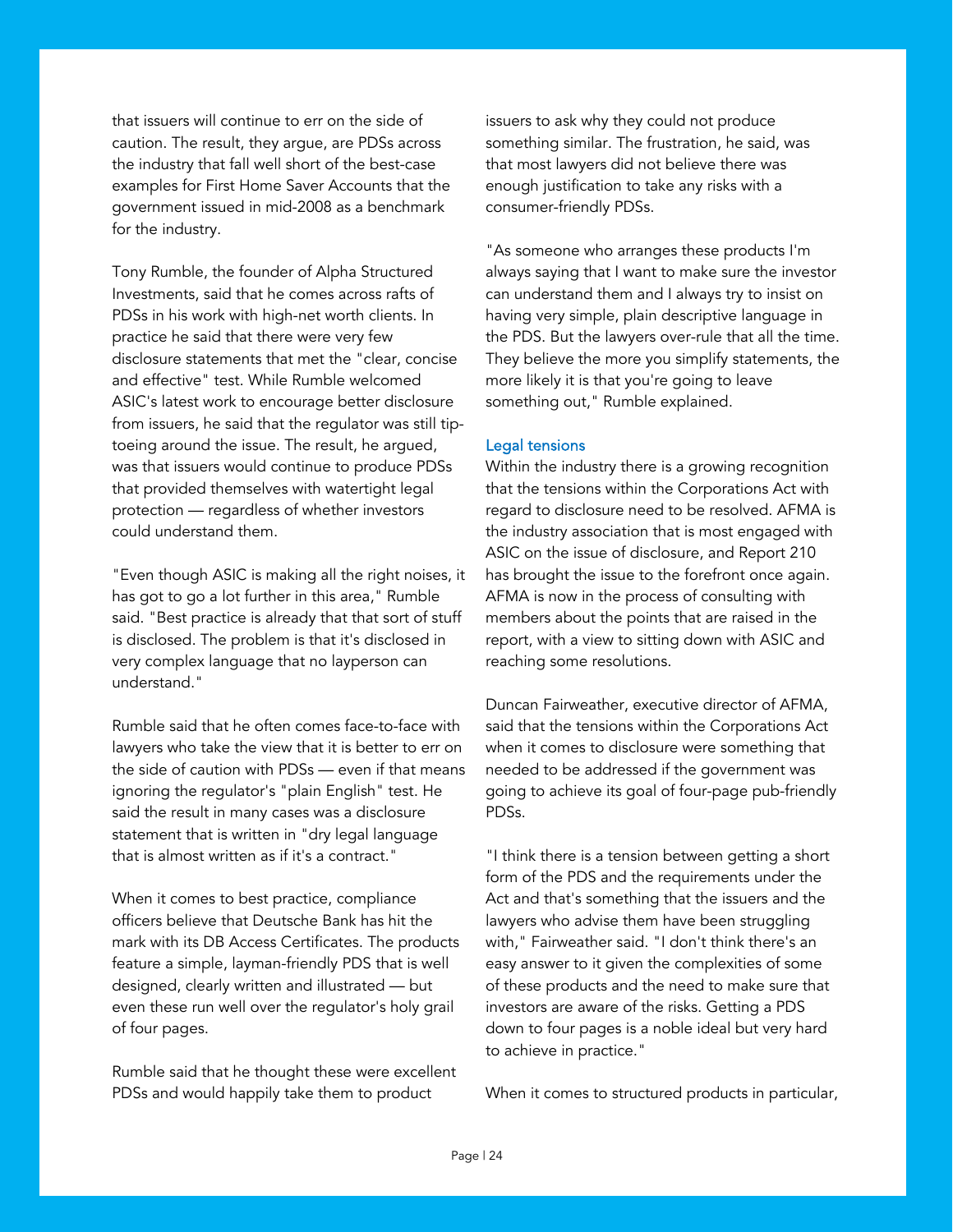<span id="page-25-0"></span>Fairweather said it was hard to see how a fourpage PDS could ever disclose all of the material risks to investors and still provide protection to the product issuer.

"Structured products can be quite complex in nature and, given the Corporations Act requirements, they obviously require a bit of explaining. So there is certainly a tension there between the objective of reducing them down to four pages and the requirements under the Act," Fairweather noted.

## Defensive drafting

Lawyers are often painted as the villains in the great PDS pantomime, producing rafts of "Latinlike documents" (as former finance minister Nick Sherry described them) out of sheer malice always with an eye on the watch, of course. As Sherry liked to say at industry gatherings: "While Latin may have died as an active language many centuries ago, it once again found new life in the Australian PDS."

While this dose of comic relief from the former minister went down well at IFSA conferences, it obviously over-states the truth with regard to lawyers' involvement in the creation of the indecipherable PDS. The reality is that lawyers are instinctively suspicious of the government's "fourpage PDS" agenda. They do not see how all of the relevant risks and product attributes can be disclosed in four pages without the product issuer taking on risks of its own.

Certainly in the case of Alpha Structured Investments, Rumble said it was frustrating trying to get lawyers to come to the party on this issue. He said that the tensions in the Corporations Act, when it comes to disclosure, were something needed to be resolved if the government was serious about PDSs going from Latin to the lingua franca of the Bernie Pub.

"There's a definite imbalance in the corporations law. On the one hand it says you've got to disclose all the material information that investors would find relevant. So if the PDS then is describing how complex transaction documents work, a conservative lawyer says, 'Well, the PDS description's got to be almost as long as the document itself, because that's what ASIC is telling us — we've got to disclose everything'," Rumble explained.

In the legal fraternity's defence, David Jacobson of Langes said that the tension within the Corporations Act was indeed the culprit in this scenario. He agreed with Rumble and Fairweather that the government needed to address the issue. He added that, as it currently stands, the personal liability of directors for any misleading material in a PDS will ensure that comprehensiveness always wins out over simplicity.

Jacobson noted: "So long as directors are liable for the contents of disclosure documents and litigation funders promote class actions for nondisclosure or misrepresentation by companies selling financial products, the pendulum will swing in favour of longer disclosure rather than simplified disclosure."

In the meantime, it seems that PDSs like those for DB Access Certificates will continue to be the exception, rather than the rule. And the government's much-lauded sample PDSs for First Home Saver Accounts will remain as aspirational attachments to an official press release.

# The United Kingdom Bribery Act By Vivien Thompson QC, General Counsel Serious Fraud Office, UK. Published by www.complianceinsider.com

The Bribery Act marks a sea change in the law enforcement landscape. A major reform of UK law on bribery and corruption was long overdue to replace weak antediluvian laws and when the Act comes into force, it will have a significant impact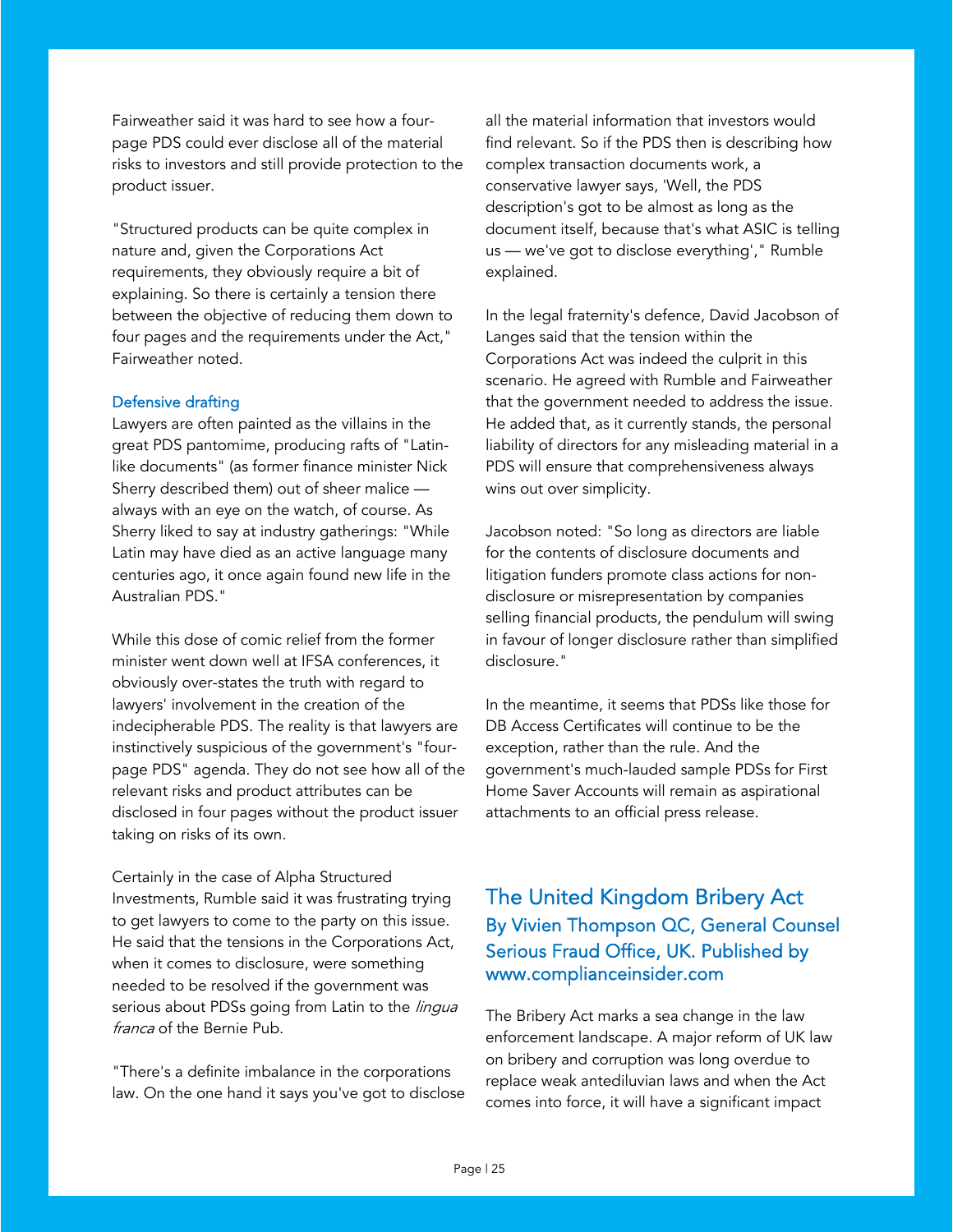on the business community at large and upon the Serious Fraud Office's (SFO) ability to prosecute corporations for corruption.

The SFO was set up to protect society from major fraud and corruption. We do this by effective investigation and prosecution of cases referred to us by regulators and the police, as well as those we take on as a result of our own intelligence gathering. We believe that helping to bring about behavioural change within businesses themselves will help create corporate cultures in which no form of fraud or corruption is tolerated.

The impact of the new legislation is likely to be substantial. Under a new offence, which is embodied in section 7, commercial organisations will be criminally liable if one of its employees, agents or subsidiaries bribes another person, intending to obtain or retain business or a business advantage for that organisation. This new offence imposes a form of strict liability upon businesses.

This is a huge shift from the present law, which requires the SFO to prove in a prosecution that at least one individual who was a 'controlling mind' of a company had been involved in the corruption.

Businesses are understandably concerned about the potential impact of this new offence and the importance of ensuring that they have in place adequate anti-corruption procedures which will need to include proper ethical structures.

Furthermore, the offence may be committed not only by any commercial organisation incorporated in the UK but also by a business incorporated elsewhere but carrying on any part of its business in the UK [Section 7(5) (b)].

The Act provides a statutory defence, where the commercial organisation can prove (on a balance of probabilities) that it had in place 'adequate procedures' designed to prevent such bribery taking place [Section 7(2)].

The Act does not describe what 'adequate procedures' are but there is a duty on the government to issue guidance. It is not intended that this guidance should create prescriptive standards but that it should be flexible and would set out relevant principles backed up by good practice examples.

The governmental guidance is currently being drafted. The SFO has provided input into the guidelines, which will be published by the Secretary of State in due course. Once the guidelines are published, a familiarisation period will take place before the Act comes into force.

In a sense, businesses do not have to wait for governmental guidance on this, as there has already been a plethora of material from numerous respected sources, such as the Organisation for Economic Co-operation and Development and Transparency International.

Obvious steps for compliance that can be taken include:

- A statement of an anti-corruption culture, issued by the Chief Executive as representing Board policy. The right tone must be set from the very top.
- A code of ethics, publicised internally and available on the organisation's website.
- An internal anti-corruption programme.
- The appointment of a Senior Officer to oversee the anti-corruption programme.
- A reporting procedure ('whistle-blowing'),
- A clear policy on gifts, hospitality and facilitation payments

The structure of the SFO's work on business ethics reflects our remit to protect society from major fraud and corruption. This work is also consistent with our wish to be proactive regarding topical issues of concern to companies.

This does not just mean prosecuting cases of fraud and corruption which have taken place; it also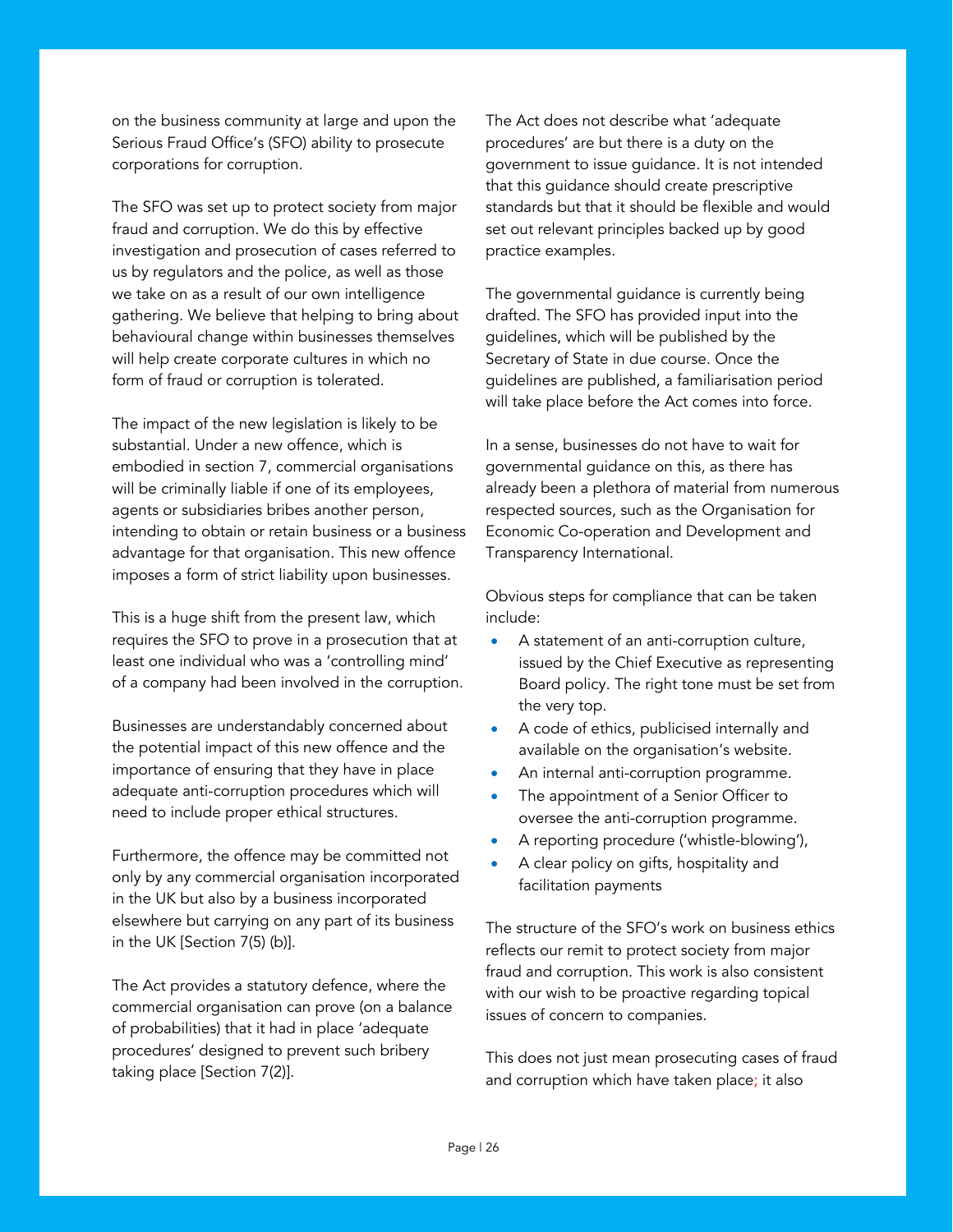<span id="page-27-0"></span>involves helping to create an environment in which fraud and corruption are less likely to occur.

Education forms a key part of prevention. We have an open door policy and wish to help companies, law firms, accountants and other professional advisers understand what it means to behave ethically and that the risk of bribery and corruption is reduced through improved compliance and good internal controls.

The SFO is also targeting small and medium enterprises through trade bodies and representative organisations to ensure that no company whether big or small is 'caught out' unnecessarily.

 We will use the Bribery Act to support companies which already operate to a high ethical standard. As the Act is so wide-ranging (arguably more so than the US Foreign Corrupt Practices Act), it will enable the creation of a level playing field across all industries. Ethical companies will be able to feel proud of their achievements without losing business to other companies which adopt a lax approach to compliance.

The Bribery Act provides both a stick and a carrot. The carrot is the support for companies which already operate to a high ethical standard and the incentive for others to take steps to ensure they have in place adequate procedures. The stick is that of draconian measures to pursue and punish those companies which fall short in this regard.

In the meantime, the SFO continues its engagement programme and is ready to share its insight with companies and their professional advisers to ensure that they are properly prepared for the implementation of the Bribery Act.

# Appeal ruling adds to regulatory tightening of rules on personal data transfers

# By Trond Vagen, Complinet Asia www.complinet.com

A recent ruling by the Hong Kong Administrative Appeals Board has added fuel to the fire in the debate over the sale of personal data by banking institutions in the city to third parties. In a recent circular, the Hong Kong Monetary Authority noted the AAB's decision and urged banks in the territory to speed up their reviews of any currently running arrangements with third-party companies in order to establish if they need to seek customers' prescribed consent for sharing their personal data.

"As general guidance, in case of any uncertainty, banks should put beyond doubt the effectiveness of customers' consent by reconfirming the consent with the customers concerned, in clear and reasonable font size," said Meena Datwani, executive director of banking conduct at the HKMA's Banking Conduct Department. "All necessary improvements must be implemented as soon as possible."

The HKMA circular referred to the AAB decision in a case involving Wing Lung Bank, Cigna Life Insurance and Ms Wong, a customer of Wing Lung Bank. The bank had been given an enforcement notice by the Privacy Commissioner, requiring it to rectify a contravention of Data Protection Principle 3 of the Personal Data (Privacy) Ordinance, and subsequently appealed the commissioner's ruling to the AAB. The details of the case were as follows: Upon signing a credit card application form in 2005, the customer had also agreed to allow connected third parties to contact her with promotional materials for various products and services. Two years later, a Cigna life insurance sales agent telephoned the customer offering health insurance, and said he was from the bank's credit card marketing department. The customer bought the health insurance contract, but later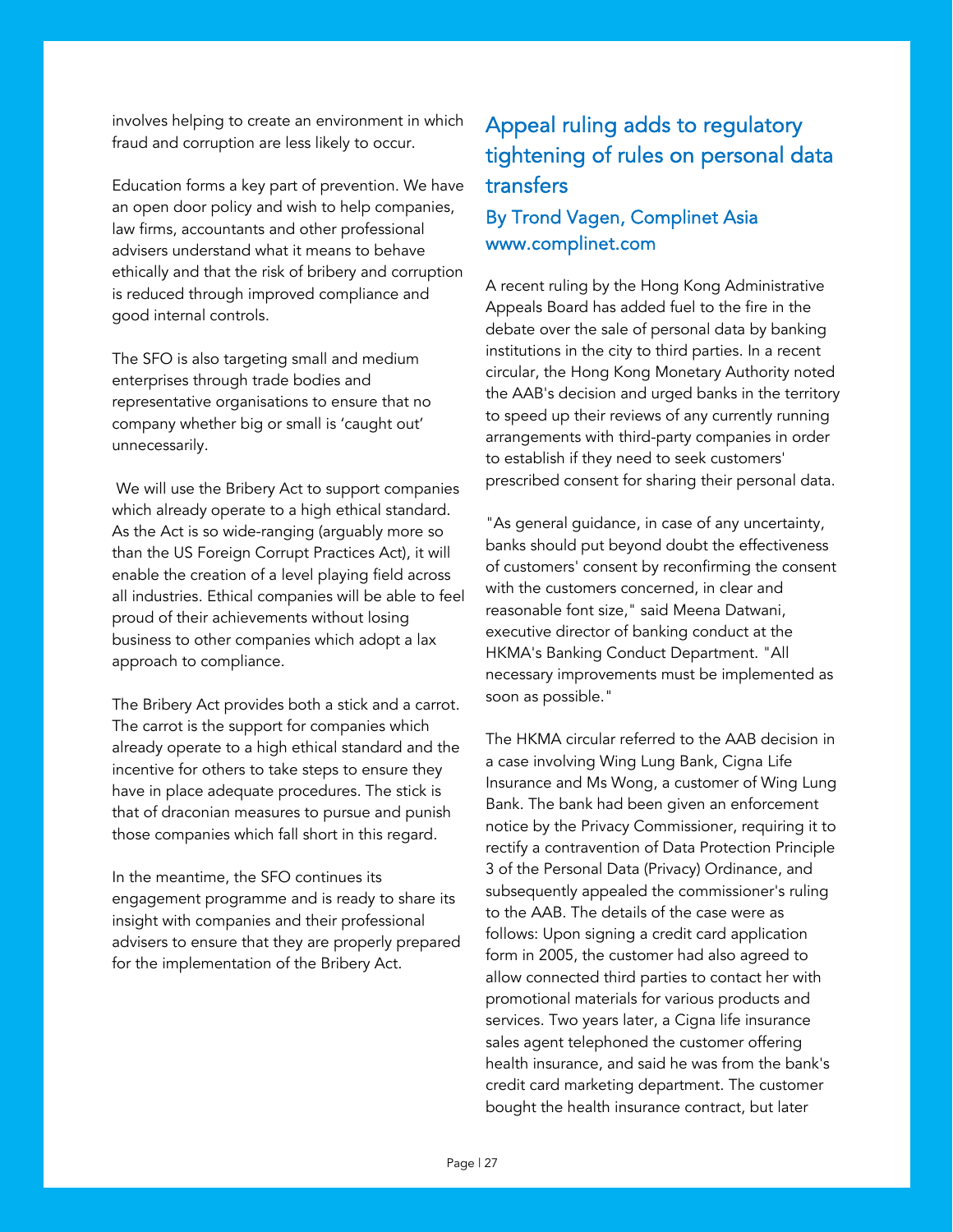complained to the privacy commissioner when she discovered that she had bought a Cigna product instead of a Wing Lung product.

Upon hearing the bank's appeal, the AAB found in favour of the privacy commissioner, saying the bank had not communicated well enough to the customer that her data might be passed on to third parties. In particular, the AAB found issues with the font size used in the bank's credit card application form, noting that the clauses setting out the personal data usage provisions were too difficult to read. "The print is so small that no one could reasonably be expected to be able to read the content without the aid of some form of magnifying glass," the AAB said in its ruling. "What prescribed consent could have been obtained from Ms Wong if she could not even read the document properly?"

The AAB said the design of the bank's application form discouraged people from reading the fine print, and pointed to paragraph 24.1 of the Code of Banking Practice issued by the Hong Kong Association of Banks, which says credit card issuing banks are advised to print their terms and conditions in a size that is easy and clear to read.

### **Fill More**

The HKMA's Banking Conduct Department said three principles could be derived from the AAB's decision:

- That the purposes of collection of personal data should be clearly stated and effectively communicated to the bank's customers;
- that the express consent of the bank's customers needs to be obtained for the transfer of their personal data to unconnected third parties for marketing purposes if such purposes are different from or not directly related to the original purpose of collection of the personal data; and
- that the unconnected third party selling its own products should not misrepresent that it is the personnel of the bank when selling such products to the bank's customers.

The HKMA said the AAB's decision added to the HKMA's previous circular to the industry, issued in mid-August, which required all banks to review their existing practices with regard to the handling of customers' personal data. This included any transfers of data to affiliated companies, cobranding partners, outsourcing agents or other parties to ensure that they were consistent with the law and regulatory requirements. The regulator also pointed to the privacy commissioner's interim report on his investigation concerning personal data collected and disclosed under the Octopus Rewards programme, and his mid-August letter to the industry on the subject.

# The Octopus incident

In mid-August, the HKMA told banks in the territory that they had to stop providing private data on its customers to third-party firms, after a survey revealed that several banks in the territory had done so in the past. The HKMA said its survey of 25 banks, conducted after a public uproar over the sale of private information by electronic card payments company Octopus, had found that six banks had previously sold private information.

Of the six banks, which the HKMA would not identify, four had sold information to insurance companies, the regulator said. The data covered more than 600,000 personal bank customers, and two of the banks only stopped selling the data after the Octopus case broke in late July. Another two had been investigated by the Privacy Commissioner and two had stopped transferring customers' data earlier this year. The data sold included information on customers' savings accounts and credit card accounts, as well as partial identity card numbers and addresses.

"Banks are recipients of a vast amount of personal data of their customers given their unique role as lenders, deposit-takers and providers of a large range of financial products and services," noted Arthur Yuen, the HKMA deputy chief executive. "For this reason, the HKMA expects banks to act with integrity and prudence in handling such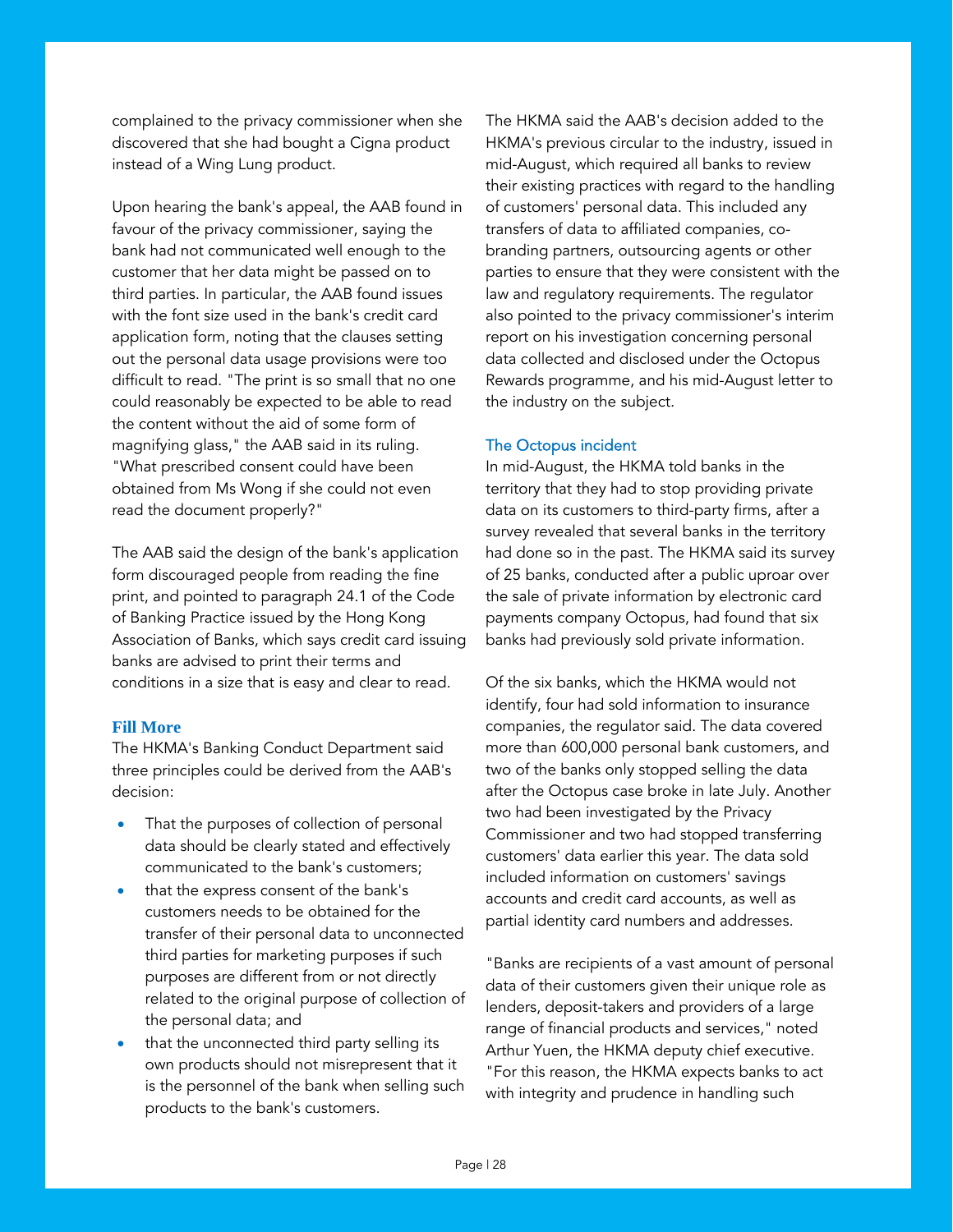data."

While the regulator noted that all the banks had obtained legal advice on the appropriateness of selling the data at the time, it said banks had a duty to comply with the provisions of the Personal Data (Privacy) Ordinance and other relevant codes of practice or guidance issued by the Privacy Commissioner for Personal Data. In particular, this included the guidance note "Guidance on Cross-Marketing Activities", the regulator said.

The HKMA noted that the privacy commissioner was in the process of preparing a final report on the Octopus case, and asked banks to refrain from selling any further personal data until the privacy commissioner's report was published and guidance on the "transfer of personal data to unconnected third parties becomes clearer". In addition, the HKMA asked banks to review their current practices with regard to the handling of customers' personal data before the end of September.

In July, the Octopus group came under fire from the privacy commissioner after it was revealed that Octopus Rewards, a subsidiary of the company, had sold personal data on its more than two million customers to life insurer Cigna in a HK\$44m deal. Octopus Holdings is an authorised institution under the Banking Ordinance and supervised by the HKMA, but Octopus Rewards, which sold the data, is not.

"The privacy impact caused by the Octopus incident should provide food for thought to all banks, insurance companies, telecommunications companies and other service industries engaged in such activities," said Allan Chiang, the Privacy Commissioner. "I would call upon all data users to take a serious look into the matter. It is opportune that before any legislative amendments come into force, they will take efforts to proactively review and examine the current practices with a view to strengthening the control on management of

personal data so that consumers' rights and interests are better protected."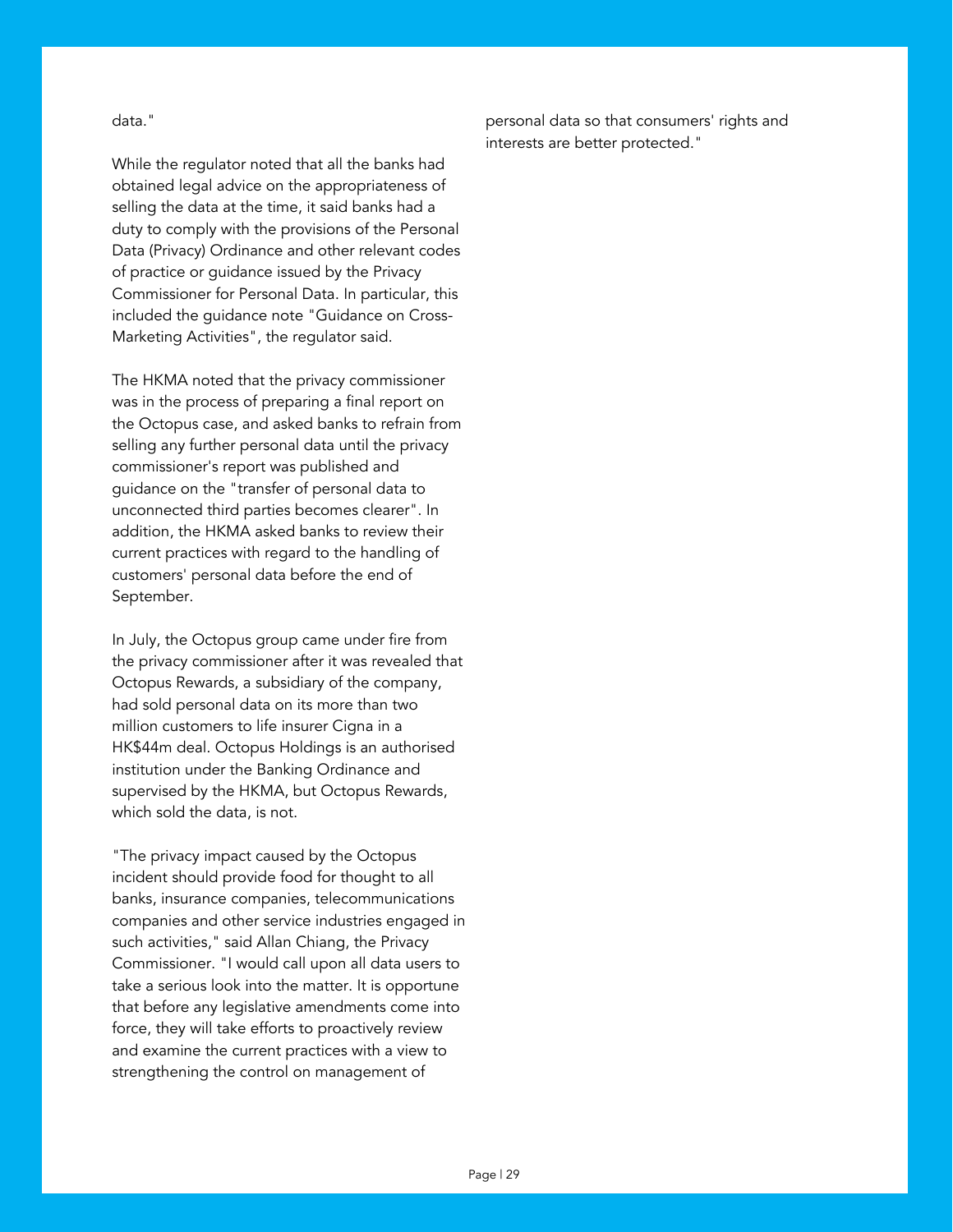<span id="page-30-0"></span>

# ACI Events

# ACI 14th Annual Conference - Melbourne - 20 to 22 October 2010 'The Big Picture'

ACI invites you to attend the highly anticipated 14<sup>th</sup> Annual Conference 2010.

#### [CLICK HERE TO DOWNLOAD THE CONFERENCE BROCHURE](http://www.compliance.org.au/www_aci/user/docs/ACI%2014th%20ANNUAL%20CONFERENCE%20BROCHURE%202010%20(LOW%20RES).pdf)

This premier event for 2010 features a combination of presentations and practical workshops to maximise delegate learning and development, and provides opportunity for networking with a range of international professionals in compliance and risk management.

Sponsorship and exhibition space is available for this event – to find out more, contact ACI's Sales and Marketing Manager, Karen Burdett at Karen@compliance.org.au.

#### Date & Location

21-22 October 2010 – With bonus workshops 20 October 2010 Crown Promenade Southbank, Melbourne

#### Guest Speakers:

- Dr Jeevan Perera, PhD, JD Risk Manager, National Aeronautics and SpaceAdministration, NASA
- Neville Tiffen Global Head of Compliance, Rio Tinto
- Frank Schmidt Compliance Officer Asia Pacific, Siemens AG
- Hon. Simon Power New Zealand Minister of Justice, Commerce and Associate Minister of Finance
- Martin Wheatley Chief Executive Officer, Securities and Futures Commission, Hong Kong

#### Event Features

- A diverse range of presentations and interactive workshops
- \*NEW\* Pre-conference lunch for the new compliance professional 20 October 2010
- \*BONUS\* Pre-conference workshop open to all delegates 20 October 2010
- Annual General Meeting & Welcome Reception
- ACI Awards Ceremony & Gala Dinner
- ACI Alumni Breakfast

## Conference Fees Group discounts apply

Early Bird Registration - Valid until 10 September 2010 ACI Members: \$2,080AUD (GST Incl.) Non-Members: \$2,710AUD (GST Incl.)

#### Registrations received after Friday 10 September

ACI Members: \$2,580AUD (GST Incl.) Non-Members: \$3,210AUD (GST Incl.)

#### **Registration**

To register for this event, [click here](http://www.compliance.org.au/www_aci/events.asp?menuid=3&eventid=308&date=23/02/2010&stateid=), email events@compliance.org.au or call the ACI office on +61 2 9290 1788.

Page | 30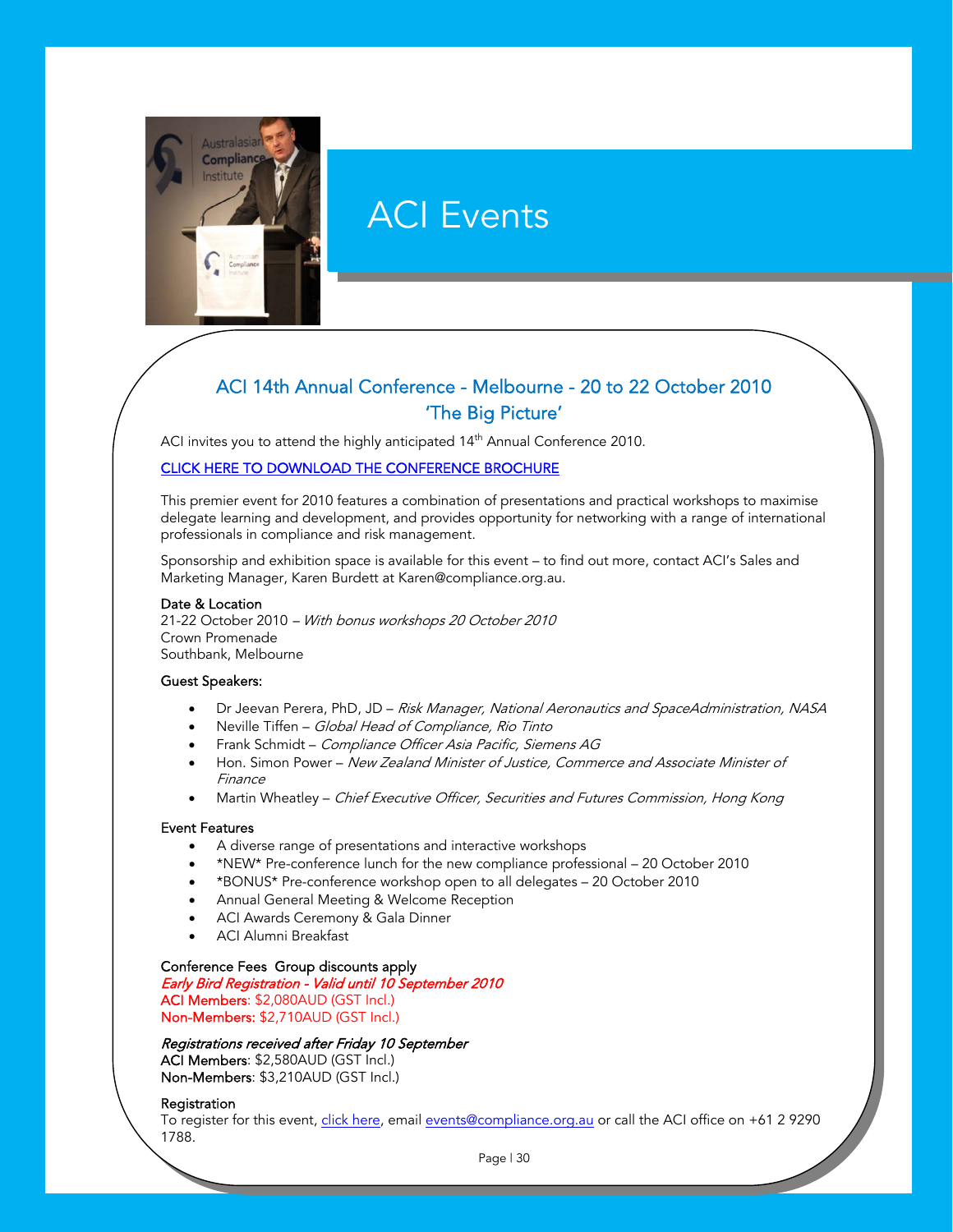# Perth Regulator Panel Forum – 29 September 2010

Regulator Panel Forum with APRA, ASIC and ASX Representatives - "Reporting a Breach - What Happens Then?" ACI is proud to announce the next event in our 2010 networking series - An initiative aimed to build and strengthen the compliance and risk community through networking and developing knowledge and skills. This session aims to give our members and guests the chance to not only hear from various regulators but to also give them the opportunity to ask and discuss any questions they may have about particular issues/concerns within their industries, any questions they may have as Compliance Officers and chat about the roles and responsibilities they have with the regulators.

#### Guest Panelists

- Terry Jackson Senior Manager Specialised Institutions Division, Australian Prudential Regulation Authority (APRA)
- Bruce Dodd WA Regional Commissioner & Senior Executive, Emerging Mining & Resources, Australian Securites and Investments Commission (ASIC)
- James Rowe Manager Issuers (Perth), ASX Markets Supervision Pty Ltd

#### Event Details

Date

Wednesday, 29 September 2010

#### Time

Registration from 12.00noon. Event commences at 12.30pm and concludes at 2.30pm.

Location

Perth CBD

# **Cost**

ACI Members: \$15 Non- Members: \$30 Prices are in Australian dollars and includes GST. Lunch will be served at this event..

2 CPD points may be be earned for attendance at this event.

### Registration

To register for this event, *click here*, email events@compliance.org.au or call the ACI office on +61 2 9290 1788.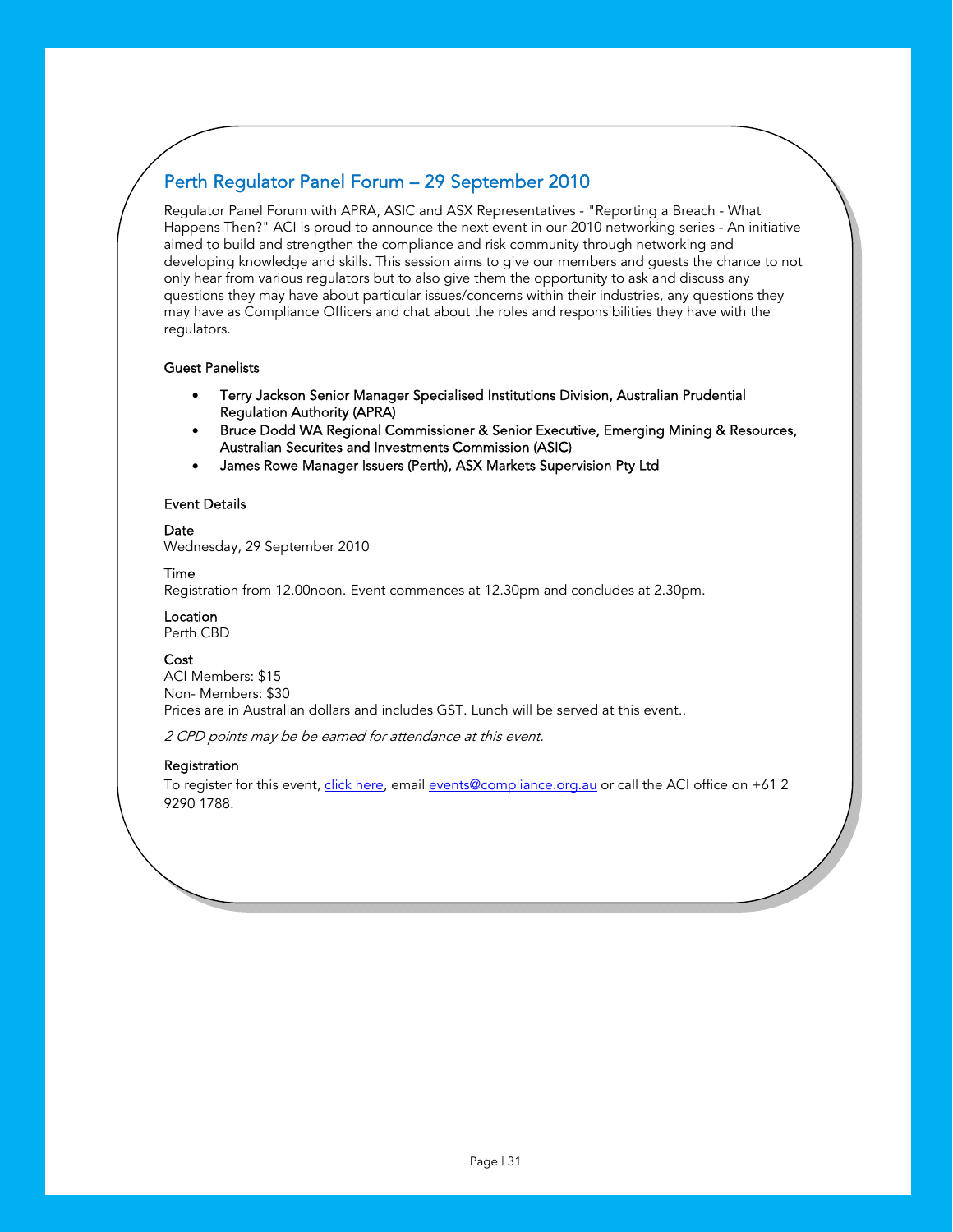# NEW ACI Risk Workshop: Setting the Enterprise Risk Appetite Melbourne 15 September 2010 & Sydney 16 September 2010

ACI invites you to attend the newly produced risk appetite course in 2010. Based on feedback received from ACI members, the newly created risk appetite course covers:

- the ability to determine what risk appetite is;
- how it will affect your workplace;
- and how to create a satisfactory risk-based compliance framework within your organisation.

This half-day course has been designed for compliance practitioners who require a refresher workshop in the area of risk and how it applies to their workplace and role, and also for those practitioners who are new to the area of risk.

#### Course Timetable – ½ Day

| Time      | Activity                                                                                      |
|-----------|-----------------------------------------------------------------------------------------------|
| 9.00am    | Welcome and workshop overview                                                                 |
| $9.15$ am | What is risk appetite and how does it align with business strategy and corporate objectives?  |
|           | Techniques on drafting / developing risk appetite statements and examples                     |
| 10.15am   | <b>Morning Tea</b>                                                                            |
| 10.30am   | Using risk appetite statements to influence your ERM culture, policy, framework, process and  |
|           | decision-making                                                                               |
|           | The role of the board, management and the difference between risk management and<br>$\bullet$ |
|           | ERM and why this is such an important factor in influencing your risk culture                 |
| 11.30am   | Achieving a risk-based compliance framework                                                   |
|           | The integration of AS/NZS3806 and ISO31000 to achieve a synergistic and balanced<br>$\bullet$ |
|           | approach to managing risk and compliance                                                      |
| 12.20pm   | Workshop summary and Q&A                                                                      |
| 12.30pm   | <b>Event Conclusion</b>                                                                       |

#### Workshop Presenter

Grant Whitehorn, Senior Associate and Senior Risk Consultant, Australasian Region Risk & Security Practice, Arup

Grant has developed numerous risk management, BCM and resilience training programs, written various articles and papers on risk management and is in great demand as a professional speaker at governance, risk management and compliance conferences and seminars throughout Australia and the Asia Pacific region.

#### **Dates**

Page | 25 Melbourne: Wednesday, 15 September 201 Sydney: Thursday, 16 September 2010

#### Time

Registration for both workshops will commence at 8.30am for 9.00am start. Workshops will conclude at 12.30pm.

#### Location

Melbourne and Sydney CBD

### **Cost**

ACI Members: AU\$295 Non-Members: AU\$395 Prices include GST. Light refreshments will be served throughout breaks. 3 CPD points may be earned for attendance at this event.

#### Register

To register for this [event, click here, or e](http://www.compliance.org.au/www_aci/events.asp?menuid=3&eventid=354&date=10/09/2010&stateid=)mail events@compliance.org.au or call the ACI office on +61 2 9290 1788.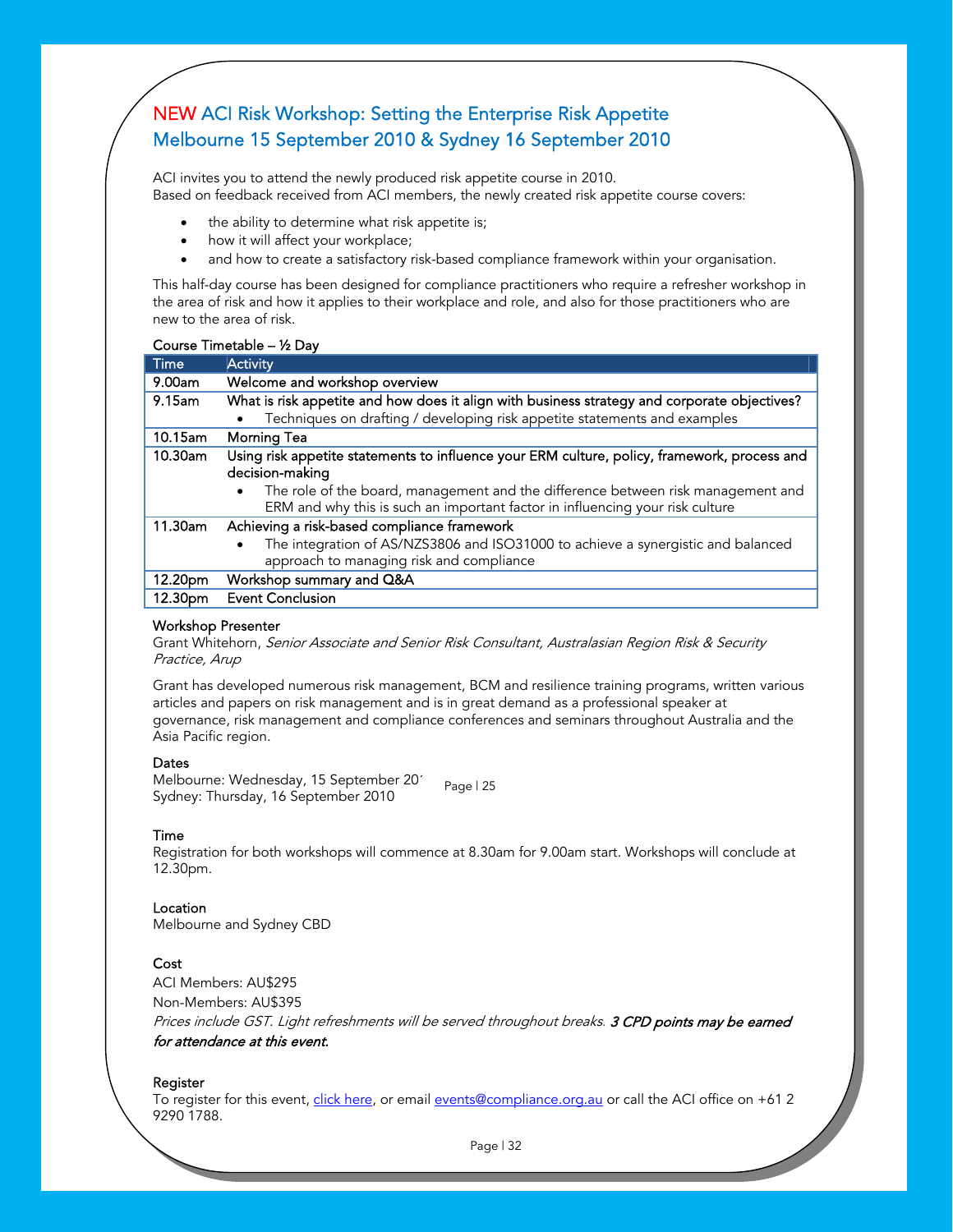# Job Vacancies

# <span id="page-33-0"></span>/ Netwealth – Compliance Manager

A great opportunity has arisen for a compliance specialist to join netwealth Investments Limited, (netwealth), an AFS Licensee, Responsible Entity, RSE Licensee, IDPS Operator and custodian. netwealth offers 4 key products, Super Wrap, Investment Wrap, multi-manager MISs and Self Super and employs around 80 staff.

The successful candidate will be responsible for overseeing netwealth's compliance arrangements, including:

- Reviewing and updating: compliance programme for netwealth including internal control systems and legislative compliance systems, compliance plans for seven managed investment schemes, the superannuation fund and the IDPS
- Monitoring the effectiveness of compliance policies, procedures and processes;
- Updating the risk management program for netwealth, including its: Risk Management Strategy and Risk Management Plan, AML/CTF Program and Risk management policies and procedures;
- $\vert$  membership and annual sign off; • Monitoring regulatory requirements from ASIC, APRA and Industry Bodies, including FSC
	- Monitoring complaints and errors;
	- Staff training on regulatory requirements and product features;
	- [Compliance sign-off on disclosure documents and marketi](http://www.compliance.org.au/www_aci/user/docs/netwealth%20-%20compliance%20manager.pdf)ng collateral.

Click here for more information and to apply for this role.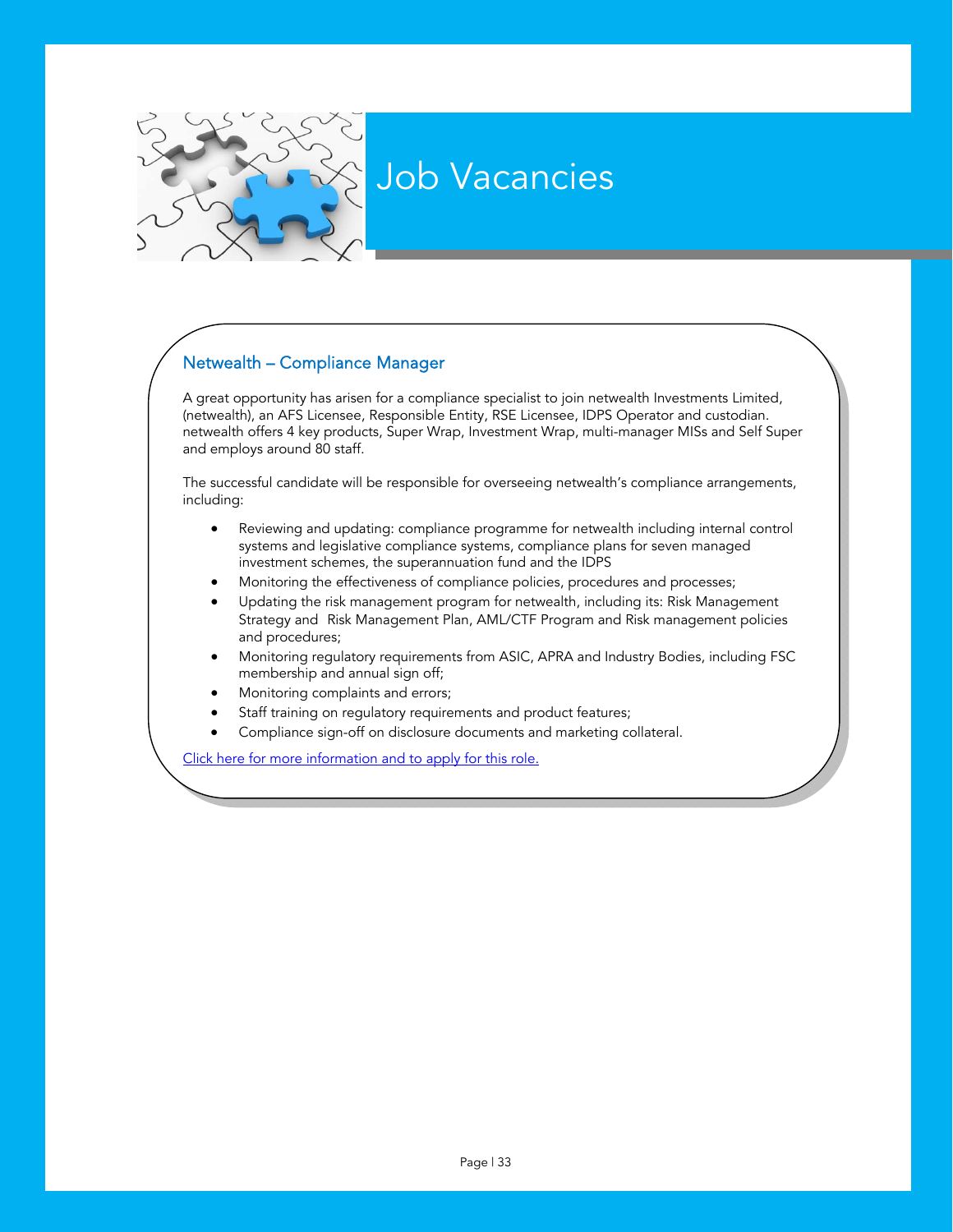# <span id="page-34-0"></span>Auscoal – Compliance Officer (Maternity Relief Contract Position)

Leading Industry Superannuation Fund Dynamic company dedicated to your development Top 12 - Best Places to Work Company – BRW 2010 Based in Newcastle

AUSCOAL Superannuation Pty Ltd is seeking a motivated and experienced Compliance Officer to join our team on a contract basis to 31 March 2011.

Reporting to the Chief Governance Officer, your key objectives will include:

- manage a day to day and cyclical operational compliance monitoring program in accordance with principles of AS3806 (where practicable) which ensures that the requirements of all relevant legislation including the SIS Act and Regulations, the Corporations Act and Regulations and relevant taxation law are met by AUSCOAL Services Pty Ltd;
- undertake designated targeted compliance reviews to analyse in greater detail compliance issues and adherence for activities that have a high risk rating;
- provide appropriate reporting to Management and/or Boards/Committees within the AUSCOAL group as required.

.Click here for the full job description and to apply for this role.

# Auscoal – Compliance Officer, Financial Planning Team

Leading Industry Superannuation Fund Dynamic company dedicated to your development Top 12 - Best Places to Work Company – BRW 2010 Based in Newcastle

AUSCOAL Superannuation Pty Ltd is seeking a motivated and experienced Compliance Officer to join our team to carry out compliance functions associated with our financial planning team.

Reporting to the Chief Governance Officer, your key objectives will include:

- develop, maintain and enhance existing compliance plans and programs for AUSCOAL Advisory Services Pty Ltd and for AUSCOAL Superannuation Pty Ltd in respect of its AFSL within the AUSCOAL Group framework compliance framework;
- monitor and develop policies and procedures of AUSCOAL Advisory Services Pty Ltd to ensure they remain current and relevant;
- design and deliver appropriate training programs relevant to the compliance environment including on legislative and procedural changes in conjunction with the other AUSCOAL Group compliance personnel;
- act as the compliance stakeholder on AUSCOAL Advisory Services Pty Ltd projects where significant compliance input is required;
- provide compliance support to advisers, para planners and staff within AUSCOAL Advisory Services Pty Ltd;
- initiate and undertake relevant compliance projects as necessary;
- monitor management of compliance incidents and breaches relating to the activities of AUSCOAL Advisory Services Pty Ltd, implementation of remediation activities and report on same to relevant Management and Boards/Committees;

.click here for the full job description and to apply for this role

Page | 34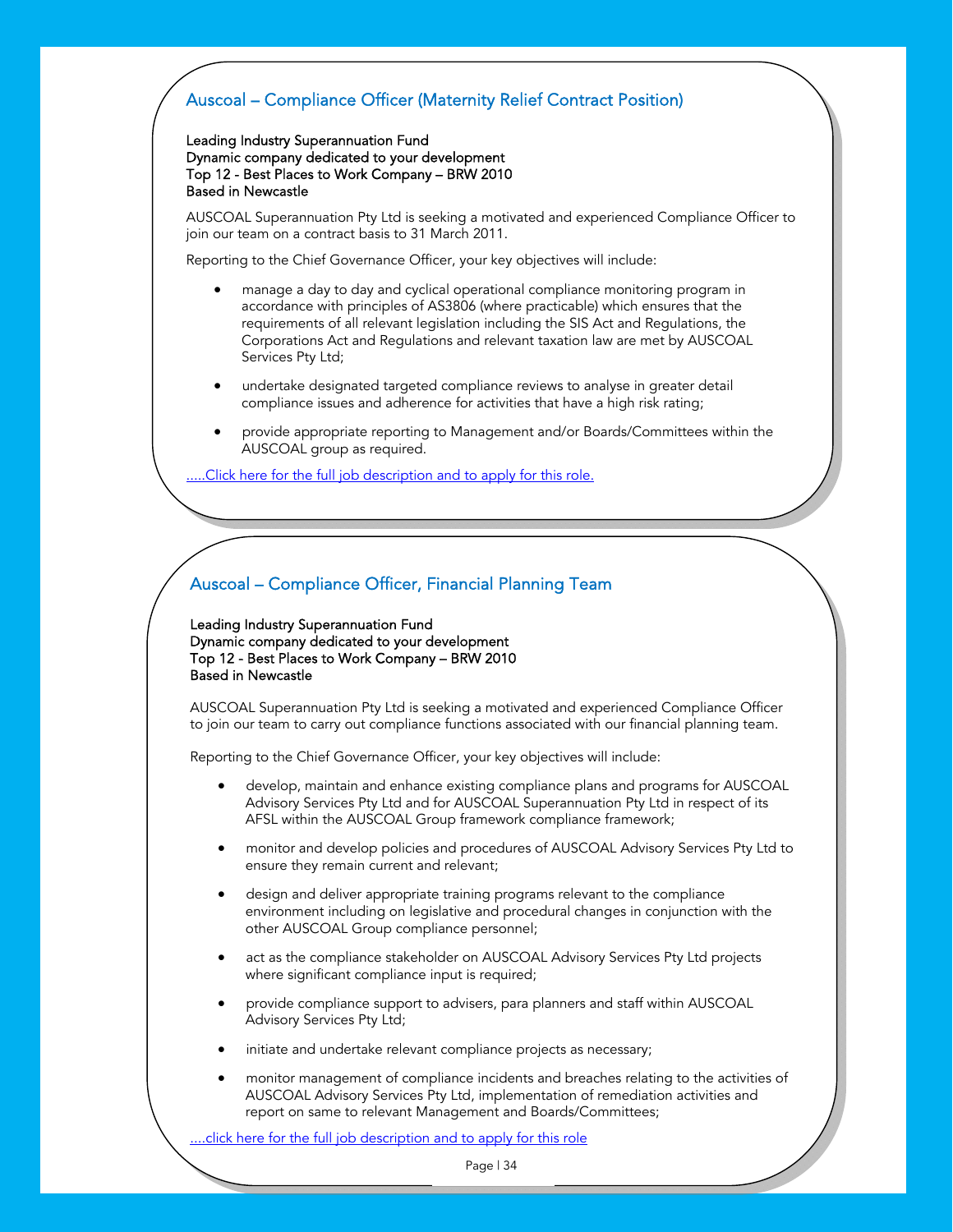# <span id="page-35-0"></span>Australian Office of Financial Management – Compliance Analyst

- Salary range \$63,563-\$79,454 plus 15.4% superannuation
- Professional development available
- Canberra based
- You must be an Australian citizen

Take your next career step with the Australian Office of Financial Management (AOFM). Build your financial services career in the wholesale financial markets with the Australian Government agency that issues government securities. The AOFM also manages cash balances and financial investments for the government. The AOFM is a small agency where you can make a large contribution. The AOFM provides generous assistance for work-related study and professional development. This role is for an immediate start.

Role Overview: This is an Analyst 5 role in the Compliance Unit. The successful applicant will be required to work on a variety of tasks within the Compliance Unit which aims to ensure the operations, processes, documentation and functions of the AOFM are consistent with legislative and regulatory requirements. The Unit also supports the AOFM Audit Committee and assesses and manages a range of operational risks. This job will involve the provision of specialist advice, undertaking projects, conducting research and analysis. Employees working at this level are responsible for determining their work priorities subject to guidance by their manager and for monitoring workflow in their areas of responsibility. The Compliance Analyst 5 will have the [opportunity to work closely with senior staff and gain experience in wholesale financial markets](http://www.compliance.org.au/www_aci/default.asp?menuid=24&artid=1153)  involving aspects of risk, portfolio management and sovereign debt management.......

...Click here for more information and to apply.

# Multiple Job Vacancies with KPMG - Regulatory Audit Assistant Manager & Regulatory Audit Manager

Fantastic opportunities currently exist to advance your career by joining KPMG's Compliance and Regulatory Audit Group (CRAG), within our Financial Services (FS) Practice. The team provides subject-matter expertise in the FS regulatory space through both assurance and advisory services.

As an **Assistant Manager** in the team, you will be in charge of a number of regulatory audits such as those of compliance plans of managed investment schemes and Australian Financial Services Licensees. You will be responsible for managing small teams and will support the team managers in business development, developing and maintaining tools and templates and providing technical assistance to KPMG teams nationally.

As a **Manager** in the team, you will manage assurance and/or advisory compliance/regulatory engagements, support KPMG nationally as a subject-matter expert and assist the CRAG team in growing revenue.

Successful candidates should have the following personal attributes:

- Team-oriented, sufficiently flexible and organised to enable management of multiple engagements and initiatives
- Self-starter, able to develop templates, tools, methodology etc
- Able to make an impact both within the firm and externally, including through presentations to Board-level executives and large audiences
- [Comfortable driving business growth through building relationships and busines](http://www.compliance.org.au/www_aci/default.asp?menuid=24&artid=1144)s development initiatives

Click here for further information on either of these roles, click here.

Page | 35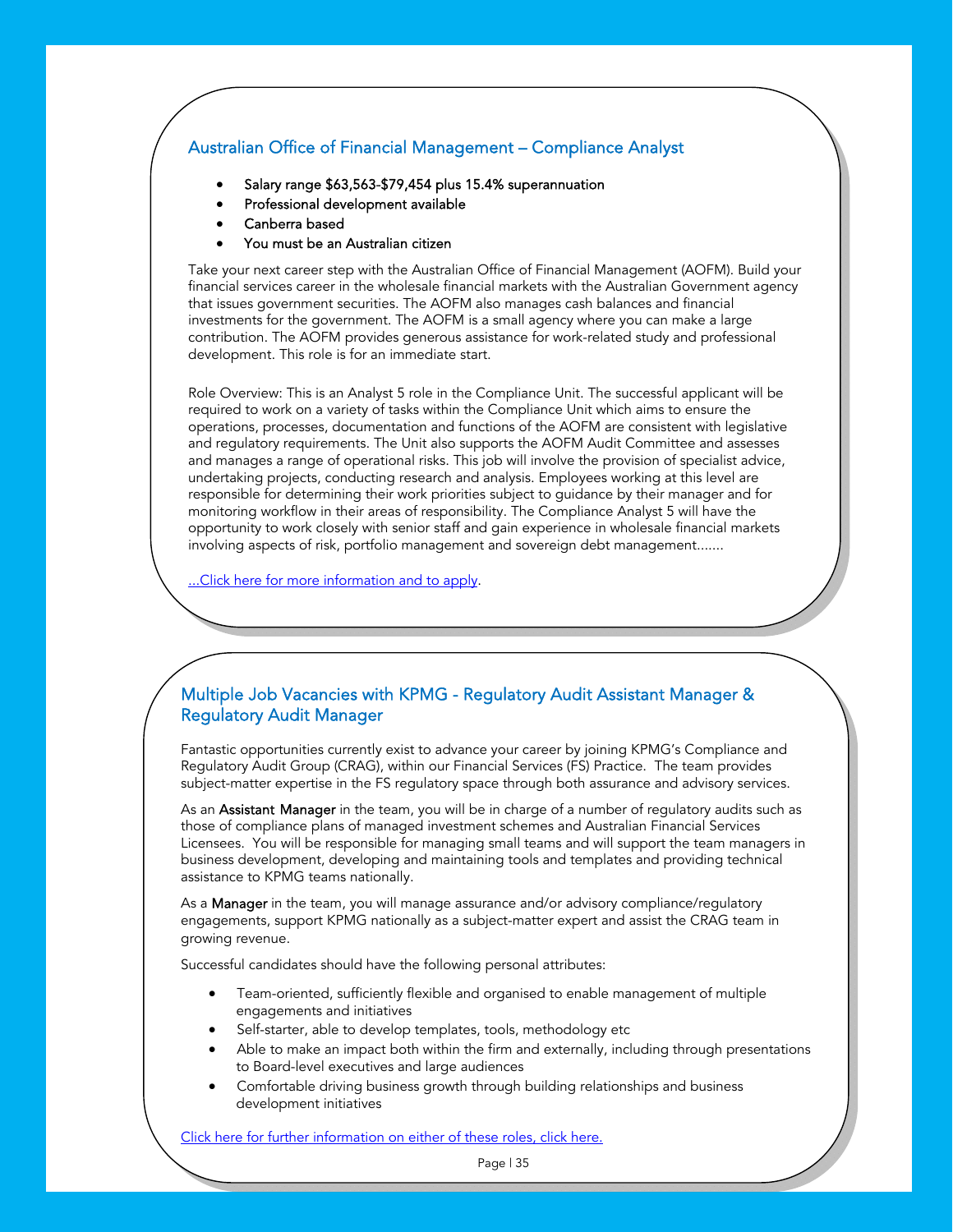# <span id="page-36-0"></span>Credit Stakeholder Analyst – ASIC Job Position: Analyst – EL1 - Credit Stakeholder Team

The Credit Stakeholder team is responsible for influencing industry from a consumer perspective to comply with the National Consumer Credit Protection Act and other consumer credit legislation.

If you have relevant tertiary qualifications, supported by experience and knowledge of the law, practice and policy relating to consumer credit then this is your opportunity to:

- Develop and maintain key external relationships with stakeholders, to discuss industry and regulatory issues and encourage improved industry practice.
- Be a part of project teams in conducting surveillance, research and other compliance based activities to address marketplace problems.
- Identify strategic technical and policy issues and developing possible approaches or solutions as appropriate.

#### This is a 12 months, non-ongoing (contract) role, with possible extension.

The advertised position may be a Position of Trust, which will require the successful applicant to be an Australian citizen (or eligible for citizenship) and subject to the successful completion of a security assessment.

For more information and to app[ly, go to http://careers.asic.gov.au/compliance and search](http://careers.asic.gov.au/compliance) by reference 184788.

For a printable copy of this job [vacancy, click here.](http://www.compliance.org.au/www_aci/user/docs/AG27624.pdf)